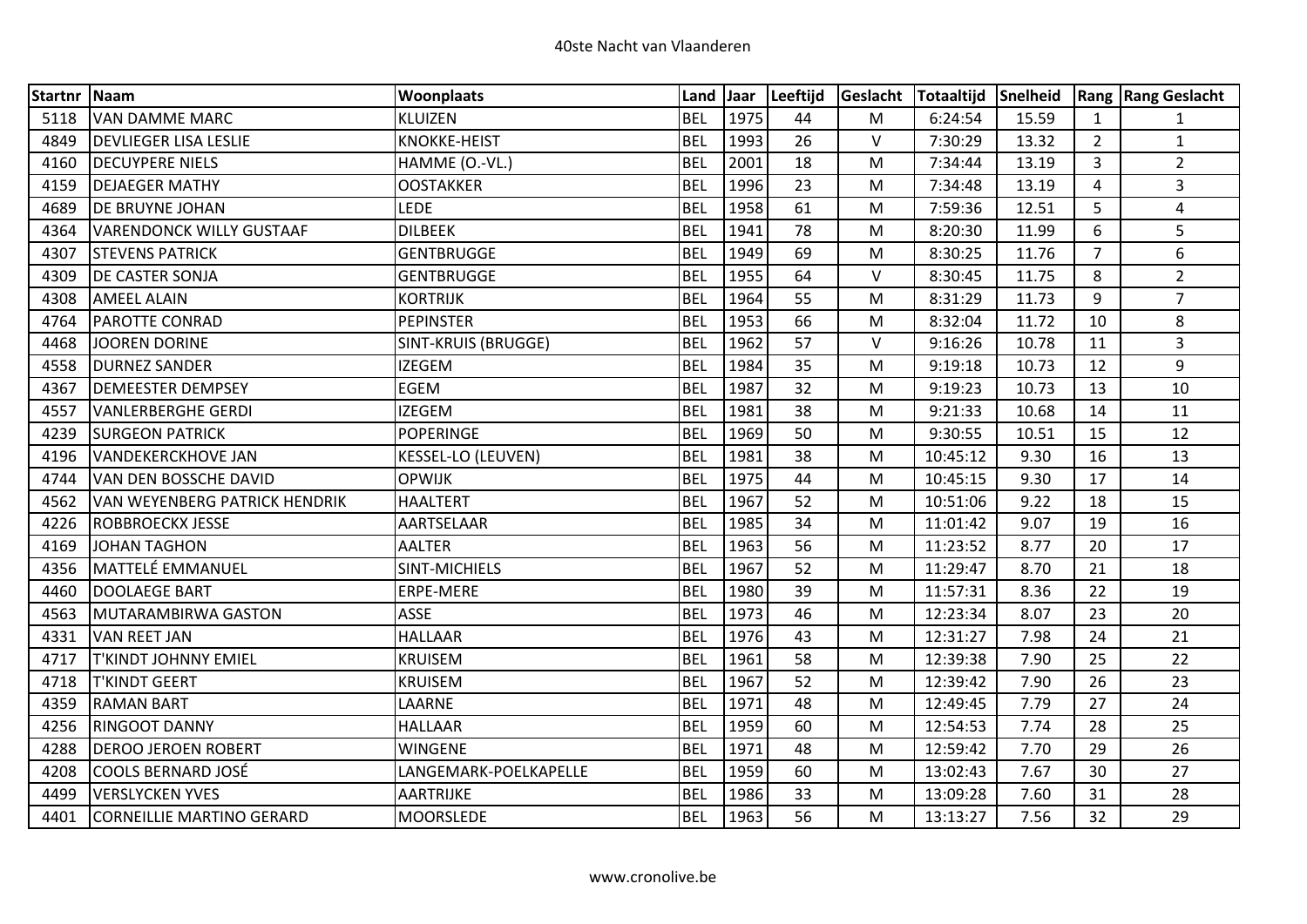| 4711 | <b>DOPS GHISLAIN LÉON</b>         | LANAKEN                    | <b>BEL</b> | 1955 | 64 | М      | 13:19:59 | 7.50 | 33 | 30             |
|------|-----------------------------------|----------------------------|------------|------|----|--------|----------|------|----|----------------|
| 4177 | <b>ROGIERS KATRIEN</b>            | <b>ROESELARE</b>           | <b>BEL</b> | 1961 | 58 | $\vee$ | 13:20:00 | 7.50 | 34 | $\overline{4}$ |
| 4682 | HAELEYDT DIMITRI                  | <b>STRIJPEN</b>            | <b>BEL</b> | 1972 | 47 | М      | 13:24:46 | 7.46 | 35 | 31             |
| 4722 | <b>BULTINCK WIM</b>               | <b>VLAMERTINGE</b>         | <b>BEL</b> | 1983 | 36 | M      | 13:47:39 | 7.25 | 36 | 32             |
| 4748 | <b>DEBLANDER SALEIKA</b>          | VLAMERTINGE                | <b>BEL</b> | 1982 | 37 | $\vee$ | 13:47:41 | 7.25 | 37 | 5              |
| 4452 | <b>COULIER BIRGER MICHAEL</b>     | <b>KOKSIJDE</b>            | <b>BEL</b> | 1984 | 35 | M      | 13:48:38 | 7.24 | 38 | 33             |
| 4011 | <b>VAN CAUWENBERGHE CHRIS</b>     | <b>MELLE</b>               | <b>BEL</b> | 1964 | 55 | м      | 14:18:54 | 6.99 | 39 | 34             |
| 4684 | <b>LAQUILIN SERGE HUGUES</b>      | <b>DINANT</b>              | <b>BEL</b> | 1952 | 67 | M      | 14:18:57 | 6.99 | 40 | 35             |
| 4692 | <b>PRUYDT ERIC</b>                | <b>MELLE</b>               | <b>BEL</b> | 1965 | 54 | M      | 14:19:00 | 6.98 | 41 | 36             |
| 4676 | <b>VANRAPENBUSCH MICHEL HENRI</b> | LANGEMARK-POELKAPELLE      | <b>BEL</b> | 1962 | 57 | M      | 14:19:01 | 6.98 | 42 | 37             |
| 4057 | <b>HOYDONCKX PETER</b>            | <b>GENK</b>                | <b>BEL</b> | 1967 | 52 | М      | 14:20:32 | 6.97 | 43 | 38             |
| 4530 | <b>VERMEIRE SOFIE</b>             | <b>KONTICH</b>             | <b>BEL</b> | 1975 | 44 | $\vee$ | 14:25:15 | 6.93 | 44 | 6              |
| 4462 | <b>DEPOORTER KRISTOF ROBERT</b>   | <b>DIKSMUIDE</b>           | <b>BEL</b> | 1977 | 42 | М      | 14:31:57 | 6.88 | 45 | 39             |
| 4461 | <b>MASTO GINO</b>                 | <b>BEVEREN-WAAS</b>        | <b>BEL</b> | 1963 | 56 | M      | 14:33:05 | 6.87 | 46 | 40             |
| 4321 | <b>SALES SEGARRA RAFAEL</b>       | ZEDELGEM                   | <b>BEL</b> | 1968 | 51 | м      | 14:34:13 | 6.86 | 47 | 41             |
| 4130 | <b>JANSSEN MATHIEU</b>            | ERPS-KWERPS                | <b>BEL</b> | 1953 | 66 | M      | 14:35:45 | 6.85 | 48 | 42             |
| 4552 | <b>SCHEIRS PETER LODE</b>         | <b>ASSEBROEK</b>           | <b>BEL</b> | 1956 | 63 | M      | 14:43:29 | 6.79 | 49 | 43             |
| 4745 | DE LAET JAN JOZEF                 | <b>ESSEN</b>               | <b>BEL</b> | 1967 | 52 | M      | 14:43:33 | 6.79 | 50 | 44             |
| 4438 | <b>SOENEN BRECHT</b>              | <b>ROESELARE</b>           | <b>BEL</b> | 1994 | 25 | м      | 14:50:33 | 6.74 | 51 | 45             |
| 4251 | <b>VANRIJCKEGHEM JEAN MARIE</b>   | <b>BRUGGE</b>              | <b>BEL</b> | 1955 | 64 | M      | 14:55:13 | 6.70 | 52 | 46             |
| 4249 | <b>VANDERSMISSEN GEORGE</b>       | <b>GUIGOVEN</b>            | <b>BEL</b> | 1947 | 72 | M      | 14:57:39 | 6.68 | 53 | 47             |
| 4143 | <b>VAN ROSSEN HANS</b>            | <b>EREMBODEGEM (AALST)</b> | <b>BEL</b> | 1964 | 55 | M      | 14:57:48 | 6.68 | 54 | 48             |
| 4081 | <b>MESTDAGH CAROLINE</b>          | <b>GEEL</b>                | <b>BEL</b> | 1965 | 54 | $\vee$ | 15:00:58 | 6.66 | 55 | $\overline{7}$ |
| 4080 | <b>SCHOORS RUDY</b>               | <b>GEEL</b>                | <b>BEL</b> | 1965 | 54 | M      | 15:01:00 | 6.66 | 56 | 49             |
| 4779 | <b>JACOB BERNARD</b>              | LIÈGE                      | <b>BEL</b> | 1956 | 63 | M      | 15:12:14 | 6.58 | 57 | 50             |
| 4360 | <b>LHOEST DANIEL</b>              | WAREMME                    | <b>BEL</b> | 1959 | 60 | M      | 15:12:20 | 6.58 | 58 | 51             |
| 4511 | <b>DEVRIENDT RUDY</b>             | <b>OOSTENDE</b>            | <b>BEL</b> | 1954 | 65 | M      | 15:15:05 | 6.56 | 59 | 52             |
| 4271 | <b>VAN BELLEGHEM GINO</b>         | <b>AALTER</b>              | <b>BEL</b> | 1975 | 44 | М      | 15:21:12 | 6.51 | 60 | 53             |
| 4019 | <b>CLEMENS JOHAN</b>              | WESTMEERBEEK               | <b>BEL</b> | 1965 | 54 | M      | 15:21:55 | 6.51 | 61 | 54             |
| 4100 | <b>KOERDT MARKUS</b>              | <b>MENDEN</b>              | <b>DEU</b> | 1972 | 47 | M      | 15:22:04 | 6.51 | 62 | 55             |
| 4708 | VEREENOOGHE DOMINIEK JOZEF        | ZEDELGEM                   | <b>BEL</b> | 1968 | 51 | M      | 15:24:04 | 6.49 | 63 | 56             |
| 4128 | <b>VEREENOOGHE TINNEKE</b>        | LICHTERVELDE               | <b>BEL</b> | 1975 | 44 | V      | 15:24:24 | 6.49 | 64 | 8              |
| 4250 | <b>POELS KOEN</b>                 | <b>KESSEL</b>              | <b>BEL</b> | 1964 | 55 | M      | 15:30:59 | 6.44 | 65 | 57             |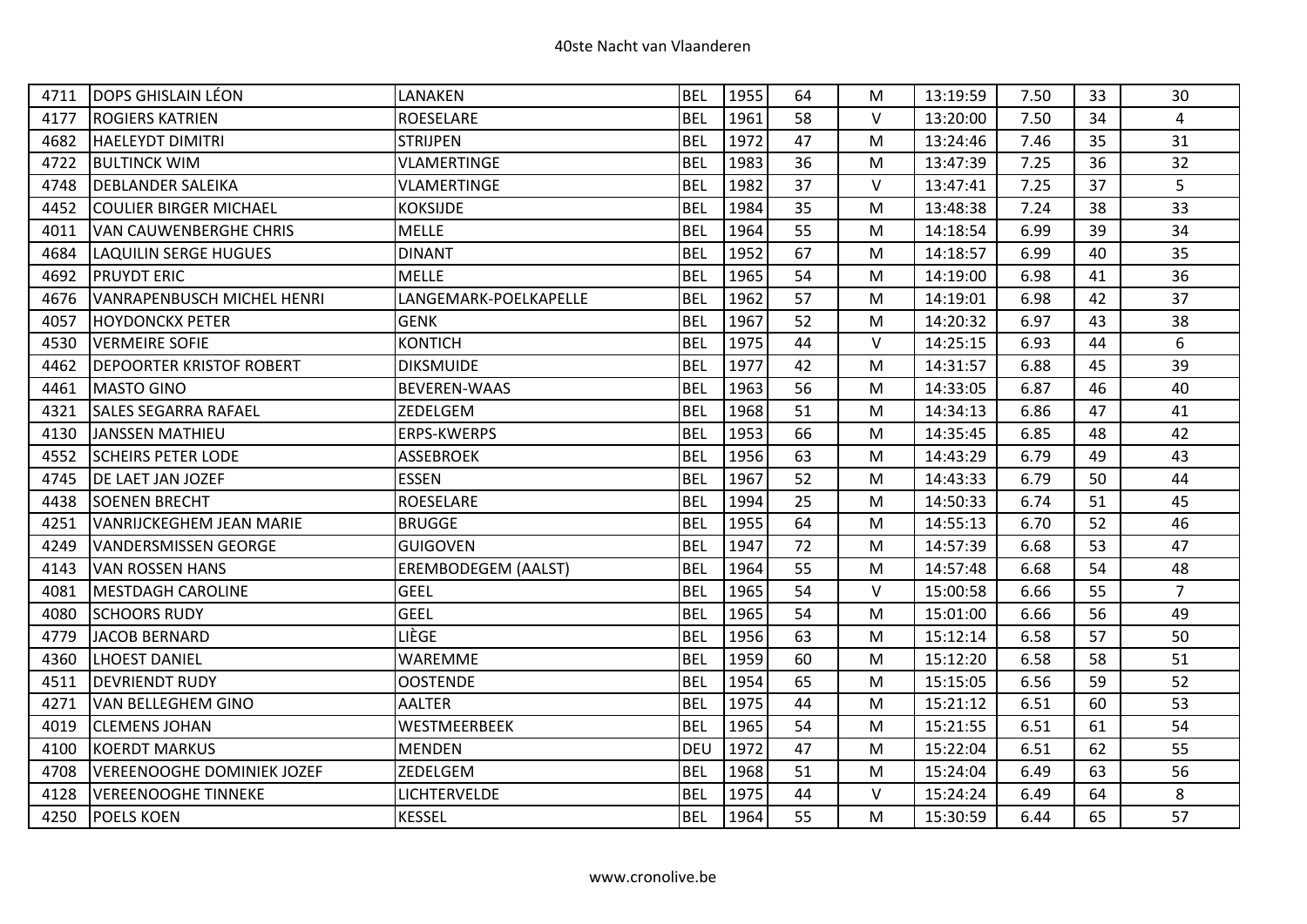| 4083 | <b>DE MUYNCK DAVID</b>           | <b>EEKLO</b>      | <b>BEL</b> | 1982 | 37 | M      | 15:32:49 | 6.43 | 66 | 58 |
|------|----------------------------------|-------------------|------------|------|----|--------|----------|------|----|----|
| 4322 | <b>DEVOS BART</b>                | <b>MOORSELE</b>   | <b>BEL</b> | 1966 | 53 | M      | 15:35:43 | 6.41 | 67 | 59 |
| 4298 | <b>VAN GORP JOS</b>              | <b>KASTERLEE</b>  | <b>BEL</b> | 1951 | 68 | M      | 15:40:00 | 6.38 | 68 | 60 |
| 4103 | <b>GEUDENS ERIC</b>              | <b>ITEGEM</b>     | <b>BEL</b> | 1957 | 62 | M      | 15:40:04 | 6.38 | 69 | 61 |
| 4765 | <b>HEYLEN DIRK HENRI</b>         | NIJLEN            | <b>BEL</b> | 1957 | 62 | M      | 15:40:12 | 6.38 | 70 | 62 |
| 4786 | <b>CAPIAU WIM</b>                | <b>GALMAARDEN</b> | <b>BEL</b> | 1970 | 49 | M      | 15:40:17 | 6.38 | 71 | 63 |
| 4851 | <b>BONDUEL STÉPHANE</b>          | ANDERLECHT        | <b>BEL</b> | 1976 | 43 | M      | 15:41:38 | 6.37 | 72 | 64 |
| 4778 | <b>ALEXANDRE ALAIN</b>           | <b>WARISOULX</b>  | <b>BEL</b> | 1964 | 55 | M      | 15:41:41 | 6.37 | 73 | 65 |
| 4704 | <b>MEUTE CHRISTIAN</b>           | CHÂTELET          | <b>BEL</b> | 1959 | 60 | M      | 15:48:32 | 6.33 | 74 | 66 |
| 4746 | MEULEMEESTER RONNY JOZEF         | <b>KORTEMARK</b>  | <b>BEL</b> | 1954 | 65 | M      | 15:54:28 | 6.29 | 75 | 67 |
| 4349 | <b>IDE JOHN</b>                  | <b>MOORSLEDE</b>  | <b>BEL</b> | 1972 | 47 | M      | 15:57:06 | 6.27 | 76 | 68 |
| 4837 | <b>GEUNES ARNO</b>               | <b>ROTSELAAR</b>  | <b>BEL</b> | 1992 | 27 | M      | 15:57:55 | 6.26 | 77 | 69 |
| 4820 | <b>TANGHE SAMMY ETIENNE</b>      | DESTELBERGEN      | <b>BEL</b> | 1974 | 45 | M      | 15:59:40 | 6.25 | 78 | 70 |
| 4463 | <b>RUL CHRISTIAAN</b>            | <b>LOCHRISTI</b>  | <b>BEL</b> | 1952 | 67 | M      | 16:00:02 | 6.25 | 79 | 71 |
| 4384 | <b>BOUSSIER KATRIEN</b>          | <b>MALDEGEM</b>   | <b>BEL</b> | 1964 | 55 | $\vee$ | 16:01:42 | 6.24 | 80 | 9  |
| 4730 | <b>WITHOUCK HEIN PAUL</b>        | MOORSLEDE         | <b>BEL</b> | 1974 | 45 | M      | 16:02:07 | 6.24 | 81 | 72 |
| 4004 | VAN DEN BERGE PETER CLEMENT      | <b>WICHELEN</b>   | <b>BEL</b> | 1969 | 50 | M      | 16:05:27 | 6.21 | 82 | 73 |
| 4587 | <b>VERHOYE SILKE</b>             | LIEVEGEM          | <b>BEL</b> | 1986 | 33 | $\vee$ | 16:05:45 | 6.21 | 83 | 10 |
| 4314 | <b>LELOUP ROLAND</b>             | SPA               | <b>BEL</b> | 1968 | 51 | M      | 16:05:50 | 6.21 | 84 | 74 |
| 4038 | <b>CLAEYS JEAN-MARIE CYRILLE</b> | <b>WERVIK</b>     | <b>BEL</b> | 1958 | 61 | M      | 16:06:16 | 6.21 | 85 | 75 |
| 4339 | <b>VANDER DONCKT BERTRAND</b>    | <b>TORHOUT</b>    | <b>BEL</b> | 1979 | 40 | M      | 16:09:27 | 6.19 | 86 | 76 |
| 4496 | <b>MAERTENS CARINE</b>           | LICHTERVELDE      | <b>BEL</b> | 1960 | 59 | $\vee$ | 16:14:10 | 6.16 | 87 | 11 |
| 4402 | <b>REYNIERS JERRY</b>            | <b>SLEIDINGE</b>  | <b>BEL</b> | 1967 | 52 | M      | 16:20:44 | 6.12 | 88 | 77 |
| 4264 | <b>LAENENS NICO</b>              | <b>BEKKEVOORT</b> | <b>BEL</b> | 1975 | 44 | M      | 16:21:39 | 6.11 | 89 | 78 |
| 4174 | <b>BERNARD NICOLAS</b>           | <b>FLEURBAIX</b>  | <b>FRA</b> | 1973 | 46 | M      | 16:22:12 | 6.11 | 90 | 79 |
| 4525 | <b>BUTAYE FILIP</b>              | LO                | <b>BEL</b> | 1970 | 49 | M      | 16:26:10 | 6.08 | 91 | 80 |
| 4107 | <b>VOET WILLY</b>                | <b>ITEGEM</b>     | <b>BEL</b> | 1960 | 59 | M      | 16:27:44 | 6.07 | 92 | 81 |
| 4469 | <b>REVILLON CLOTILDE</b>         | <b>DROCOURT</b>   | <b>FRA</b> | 1982 | 37 | V      | 16:32:49 | 6.04 | 93 | 12 |
| 4247 | <b>REGIMONT HERVÉ</b>            | LANDEN            | <b>BEL</b> | 1968 | 51 | M      | 16:33:48 | 6.04 | 94 | 82 |
| 4396 | <b>MATTHYS WIM</b>               | <b>DEFTINGE</b>   | <b>BEL</b> | 1964 | 55 | M      | 16:34:15 | 6.03 | 95 | 83 |
| 4231 | <b>ROSSEEL LOWIEKE</b>           | <b>BISSEGEM</b>   | <b>BEL</b> | 1977 | 42 | M      | 16:34:40 | 6.03 | 96 | 84 |
| 4429 | LANSZWEERT KOEN STEVEN           | <b>ICHTEGEM</b>   | <b>BEL</b> | 1964 | 55 | M      | 16:36:34 | 6.02 | 97 | 85 |
| 4327 | <b>VAN ACKER STEFAN</b>          | MARIAKERKE (GENT) | <b>BEL</b> | 1970 | 49 | M      | 16:38:08 | 6.01 | 98 | 86 |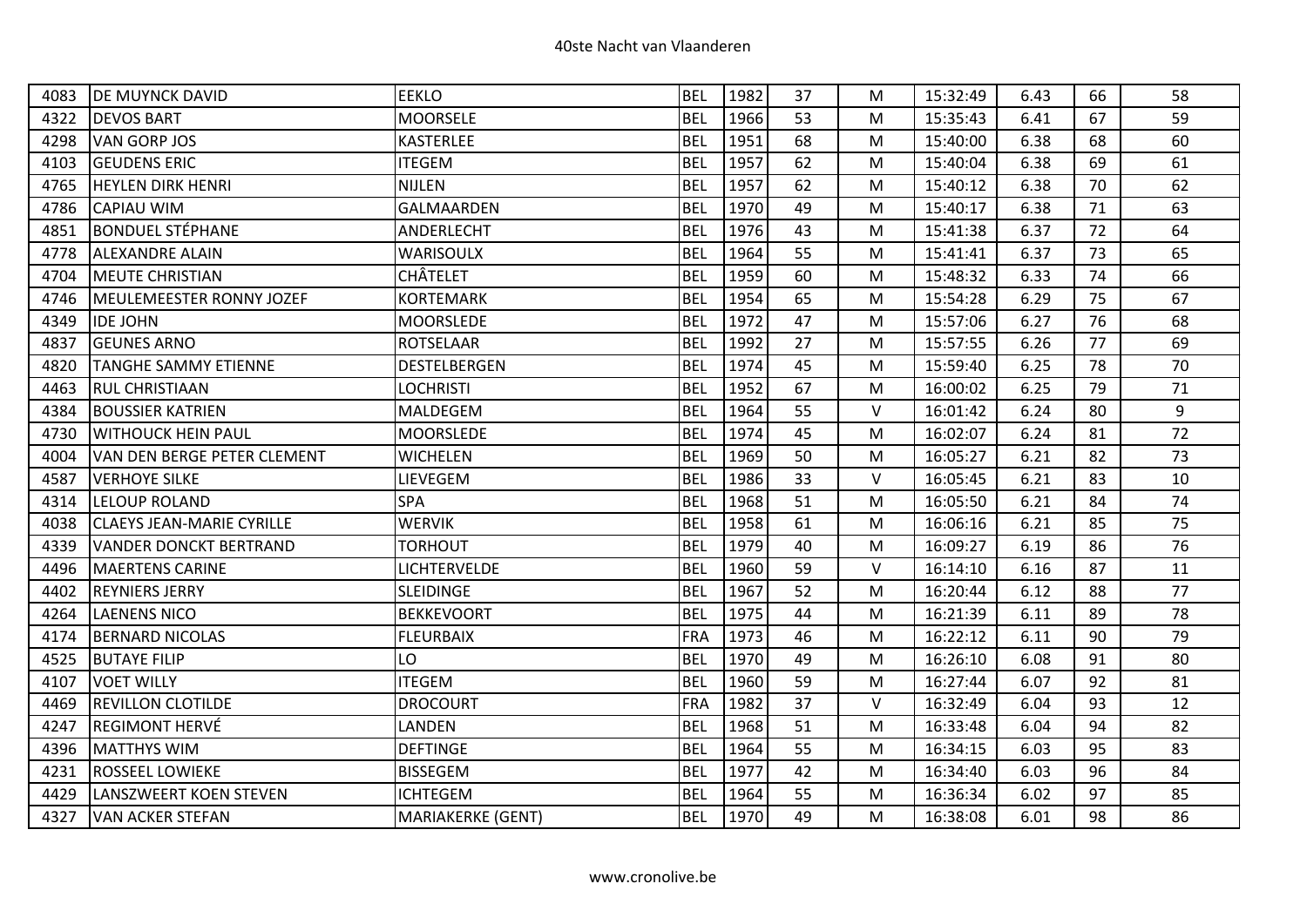| 4306 | <b>VERWERFT SANDER</b>           | <b>GEEL</b>             | <b>BEL</b> | 1990 | 29 | М      | 16:40:02 | 6.00 | 99  | 87  |
|------|----------------------------------|-------------------------|------------|------|----|--------|----------|------|-----|-----|
| 4777 | <b>OORTS MARCEL</b>              | <b>PULDERBOS</b>        | <b>BEL</b> | 1953 | 66 | M      | 16:40:06 | 6.00 | 100 | 88  |
| 4229 | <b>DE KEYSER STIJN</b>           | <b>TIELT-WINGE</b>      | <b>BEL</b> | 1981 | 38 | M      | 16:40:13 | 6.00 | 101 | 89  |
| 4144 | VOLCKAERT WALTER ANDRÉ           | INGELMUNSTER            | <b>BEL</b> | 1954 | 65 | M      | 16:41:06 | 5.99 | 102 | 90  |
| 4516 | <b>DE MEESTER ETIENNE</b>        | <b>GAVERE</b>           | <b>BEL</b> | 1953 | 66 | M      | 16:41:08 | 5.99 | 103 | 91  |
| 4810 | DE GEYTER GUIDO MARTIN           | <b>GOOIK</b>            | <b>BEL</b> | 1963 | 56 | M      | 16:41:16 | 5.99 | 104 | 92  |
| 4227 | <b>BECKERS PAUL</b>              | VOSSELAAR               | <b>BEL</b> | 1962 | 57 | M      | 16:42:22 | 5.99 | 105 | 93  |
| 4009 | <b>VAN POUCKE DAVID</b>          | <b>AALTER</b>           | <b>BEL</b> | 1981 | 38 | M      | 16:42:28 | 5.99 | 106 | 94  |
| 4030 | VANCOMPERNOLLE HUGO              | <b>ARDOOIE</b>          | <b>BEL</b> | 1952 | 67 | M      | 16:47:11 | 5.96 | 107 | 95  |
| 4023 | <b>TAILLIEU GINO</b>             | <b>KORTRIJK</b>         | <b>BEL</b> | 1961 | 58 | M      | 16:47:18 | 5.96 | 108 | 96  |
| 4292 | <b>DE PEUTER ANGÈLE</b>          | <b>ZOERSEL</b>          | <b>BEL</b> | 1965 | 54 | $\vee$ | 16:48:55 | 5.95 | 109 | 13  |
| 4289 | <b>DE BROUWER KURT</b>           | MELDERT (O.-VL.)        | <b>BEL</b> | 1972 | 47 | M      | 16:48:57 | 5.95 | 110 | 97  |
| 4301 | <b>KROLS PATRICK</b>             | <b>TURNHOUT</b>         | <b>BEL</b> | 1964 | 55 | м      | 16:49:01 | 5.95 | 111 | 98  |
| 4040 | <b>VOS PETER</b>                 | LUMMEN                  | <b>BEL</b> | 1964 | 55 | M      | 16:49:12 | 5.95 | 112 | 99  |
| 4297 | <b>ALEN JO</b>                   | <b>GEEL</b>             | <b>BEL</b> | 1964 | 55 | M      | 16:49:15 | 5.95 | 113 | 100 |
| 4780 | <b>WAELKENS FRANK</b>            | <b>MARKE (KORTRIJK)</b> | <b>BEL</b> | 1961 | 58 | M      | 16:56:16 | 5.90 | 114 | 101 |
| 4146 | <b>VAN HOVE TIM</b>              | <b>VILVOORDE</b>        | <b>BEL</b> | 1986 | 33 | M      | 16:56:25 | 5.90 | 115 | 102 |
| 4312 | <b>VANHOUTTE VALERIE SUZANNE</b> | WEVELGEM                | <b>BEL</b> | 1978 | 41 | $\vee$ | 17:02:52 | 5.87 | 116 | 14  |
| 4178 | <b>FEYAERTS FREDERIK</b>         | <b>MECHELEN</b>         | <b>BEL</b> | 1994 | 25 | M      | 17:03:11 | 5.86 | 117 | 103 |
| 4681 | DE KIMPE PIET GUSTAAF            | LOKEREN                 | <b>BEL</b> | 1957 | 62 | M      | 17:07:12 | 5.84 | 118 | 104 |
| 4039 | <b>DE LAET WERNER</b>            | RIJKEVORSEL             | <b>BEL</b> | 1965 | 54 | M      | 17:07:23 | 5.84 | 119 | 105 |
| 4747 | <b>BUYSE FRANS</b>               | <b>BERLARE</b>          | <b>BEL</b> | 1953 | 66 | M      | 17:07:34 | 5.84 | 120 | 106 |
| 4741 | <b>LANDSHEERE JOHN ACHIEL</b>    | <b>ZULTE</b>            | <b>BEL</b> | 1945 | 74 | M      | 17:09:24 | 5.83 | 121 | 107 |
| 4265 | <b>VAN MALDEGHEM LUC</b>         | <b>AALTER</b>           | <b>BEL</b> | 1948 | 71 | М      | 17:09:29 | 5.83 | 122 | 108 |
| 4407 | <b>PEMEN MARTHA</b>              | <b>MEER</b>             | <b>BEL</b> | 1951 | 68 | $\vee$ | 17:10:45 | 5.82 | 123 | 15  |
| 4621 | <b>DAUBERSY CHARLES</b>          | <b>GENAPPE</b>          | <b>BEL</b> | 1981 | 38 | M      | 17:12:25 | 5.81 | 124 | 109 |
| 4706 | <b>VAN BIJLEN MARC</b>           | MOL                     | <b>BEL</b> | 1968 | 51 | M      | 17:14:04 | 5.80 | 125 | 110 |
| 4448 | <b>DELATTRE JEAN-SEBASTIEN</b>   | <b>MARQUISE</b>         | <b>FRA</b> | 1973 | 46 | М      | 17:15:34 | 5.79 | 126 | 111 |
| 4826 | <b>DE WEVER DIRK</b>             | <b>OOSTEEKLO</b>        | <b>BEL</b> | 1961 | 58 | M      | 17:17:45 | 5.78 | 127 | 112 |
| 4615 | <b>STASSEN ROGER</b>             | <b>MONTZEN</b>          | <b>BEL</b> | 1957 | 62 | м      | 17:23:08 | 5.75 | 128 | 113 |
| 4088 | <b>VILTERS GERY</b>              | <b>MORTSEL</b>          | <b>BEL</b> | 1964 | 55 | M      | 17:23:29 | 5.75 | 129 | 114 |
| 4032 | <b>GEENS LIESBETH</b>            | <b>PUTTE</b>            | <b>BEL</b> | 1959 | 60 | $\vee$ | 17:25:58 | 5.74 | 130 | 16  |
| 4052 | <b>VANHEE KOBE ANTOON</b>        | <b>DEINZE</b>           | <b>BEL</b> | 1977 | 42 | M      | 17:26:16 | 5.73 | 131 | 115 |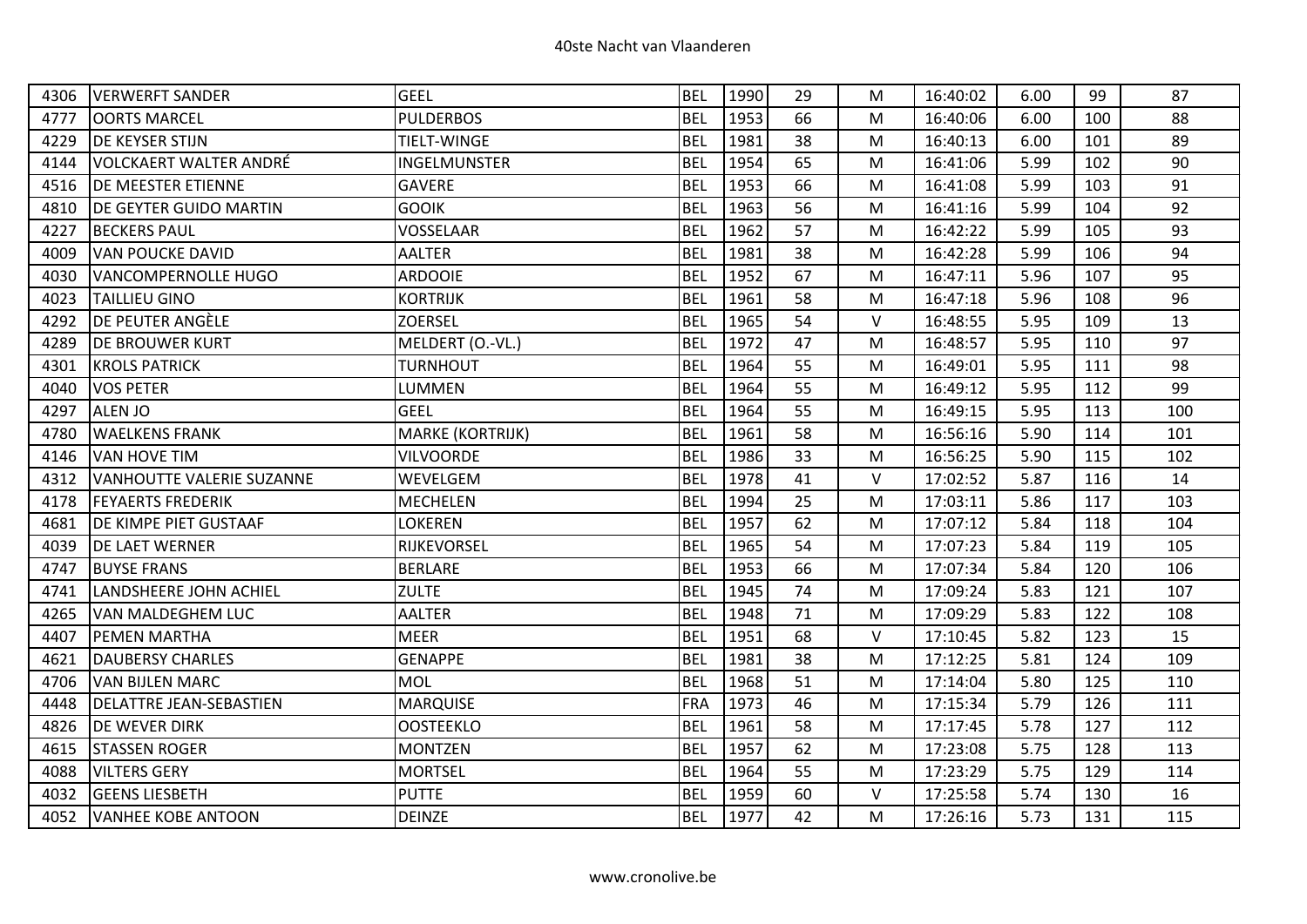| 4363 | <b>WITTEBOLLE KILIAN</b>             | SINT-AMANDSBERG (GENT)        | <b>BEL</b> | 1988 | 31 | М      | 17:26:23 | 5.73 | 132 | 116 |
|------|--------------------------------------|-------------------------------|------------|------|----|--------|----------|------|-----|-----|
| 4677 | VAN HAEZEVELDE BJORN                 | <b>ZOTTEGEM</b>               | <b>BEL</b> | 1984 | 35 | M      | 17:26:48 | 5.73 | 133 | 117 |
| 4025 | <b>DRUYTS FRANK</b>                  | WIJNEGEM                      | <b>BEL</b> | 1959 | 60 | M      | 17:27:19 | 5.73 | 134 | 118 |
| 4680 | <b>LUYPAERTS GUNTER</b>              | <b>BORGERHOUT (ANTWERPEN)</b> | <b>BEL</b> | 1975 | 44 | м      | 17:27:27 | 5.73 | 135 | 119 |
| 4313 | <b>BRUWIER DIDIER</b>                | <b>BLÉGNY</b>                 | <b>BEL</b> | 1961 | 58 | M      | 17:36:39 | 5.68 | 136 | 120 |
| 4415 | <b>OOSTERLINCK WIM ALBERT</b>        | <b>WINGENE</b>                | <b>BEL</b> | 1968 | 51 | M      | 17:36:41 | 5.68 | 137 | 121 |
| 4784 | <b>VERSTRAETE GUIDO HONORÉ</b>       | <b>BRUGGE</b>                 | <b>BEL</b> | 1964 | 55 | M      | 17:37:20 | 5.67 | 138 | 122 |
| 4839 | <b>SELLESLAGH MARINA MIRIAM</b>      | <b>MECHELEN</b>               | <b>BEL</b> | 1960 | 59 | $\vee$ | 17:37:25 | 5.67 | 139 | 17  |
| 4838 | <b>LEFEVER GEORGES</b>               | <b>MECHELEN</b>               | <b>BEL</b> | 1953 | 66 | M      | 17:37:33 | 5.67 | 140 | 123 |
| 4759 | <b>STERCK ANNE-MARIE</b>             | <b>WETTEREN</b>               | <b>BEL</b> | 1960 | 59 | $\vee$ | 17:37:58 | 5.67 | 141 | 18  |
| 4732 | <b>DEKEYZER VEERLE IRMA</b>          | <b>TORHOUT</b>                | <b>BEL</b> | 1975 | 44 | $\vee$ | 17:38:33 | 5.67 | 142 | 19  |
| 4432 | <b>WINNEPENNINCKX ROBERT</b>         | VLISSEGEM                     | <b>BEL</b> | 1951 | 68 | M      | 17:39:07 | 5.67 | 143 | 124 |
| 4252 | <b>PROVOST GEERT JAN</b>             | LENNIK                        | <b>BEL</b> | 1978 | 41 | М      | 17:39:13 | 5.66 | 144 | 125 |
| 4721 | <b>SEVERIJNS FRANK JOZEF</b>         | NIEUWERKERKEN (LIMB.)         | <b>BEL</b> | 1968 | 51 | M      | 17:47:14 | 5.62 | 145 | 126 |
| 4591 | <b>COLLE FILIP</b>                   | <b>EKE</b>                    | <b>BEL</b> | 1972 | 47 | M      | 17:47:37 | 5.62 | 146 | 127 |
| 4713 | <b>BENMOHAR DIT ESCOJIDO RAYMOND</b> | <b>EVERE</b>                  | <b>BEL</b> | 1945 | 74 | M      | 17:49:23 | 5.61 | 147 | 128 |
| 4280 | <b>DROSSAERT PATRICK</b>             | <b>HINGENE</b>                | <b>BEL</b> | 1962 | 57 | м      | 17:51:19 | 5.60 | 148 | 129 |
| 4262 | <b>VAN HERBRUGGEN KOEN</b>           | <b>BORNEM</b>                 | <b>BEL</b> | 1971 | 48 | M      | 17:51:21 | 5.60 | 149 | 130 |
| 4352 | <b>DEKONINCK JEAN-PAUL</b>           | <b>KLUISBERGEN</b>            | <b>BEL</b> | 1954 | 65 | м      | 17:51:34 | 5.60 | 150 | 131 |
| 4267 | <b>VANDEKERKHOVE CHRISTOPHE</b>      | <b>BRAINE-L'ALLEUD</b>        | <b>BEL</b> | 1963 | 56 | M      | 17:52:24 | 5.59 | 151 | 132 |
| 4234 | <b>GOETHALS JURGEN</b>               | <b>GENT</b>                   | <b>BEL</b> | 1974 | 45 | M      | 17:53:03 | 5.59 | 152 | 133 |
| 4058 | <b>VERDICK NICOLAAS MARCELLUS</b>    | <b>TURNHOUT</b>               | <b>BEL</b> | 1946 | 73 | M      | 17:53:43 | 5.59 | 153 | 134 |
| 4117 | <b>CRETS STÉPHANE</b>                | <b>BRAINE-LE-COMTE</b>        | <b>BEL</b> | 1953 | 66 | M      | 17:56:48 | 5.57 | 154 | 135 |
| 4067 | <b>VAN EMDEN SANDER</b>              | <b>MILL</b>                   | <b>NLD</b> | 1979 | 40 | M      | 17:56:51 | 5.57 | 155 | 136 |
| 4064 | <b>ZWAENEPOEL YVES PAUL</b>          | <b>KORTEMARK</b>              | <b>BEL</b> | 1963 | 56 | M      | 17:57:23 | 5.57 | 156 | 137 |
| 4232 | <b>DECROY DENIS DANY</b>             | <b>MOORSLEDE</b>              | <b>BEL</b> | 1953 | 66 | M      | 17:57:34 | 5.57 | 157 | 138 |
| 4217 | <b>TOUQUET HANS</b>                  | <b>WESTOUTER</b>              | <b>BEL</b> | 1978 | 41 | M      | 17:57:35 | 5.57 | 158 | 139 |
| 4790 | <b>HEUGHEBAERT RIK LOUIS</b>         | <b>POPERINGE</b>              | <b>BEL</b> | 1959 | 60 | М      | 17:57:40 | 5.57 | 159 | 140 |
| 4353 | <b>CUYLLE MAURICE FRANS</b>          | <b>ICHTEGEM</b>               | <b>BEL</b> | 1953 | 66 | M      | 17:57:44 | 5.57 | 160 | 141 |
| 4599 | <b>CRABBE DANIEL</b>                 | <b>HALLE</b>                  | <b>BEL</b> | 1962 | 57 | M      | 17:57:56 | 5.57 | 161 | 142 |
| 4841 | VANDEBROECK JEAN VITAL               | HEUSDEN-ZOLDER                | <b>BEL</b> | 1944 | 75 | M      | 18:00:46 | 5.55 | 162 | 143 |
| 4811 | LANSZWEERT SABINE GODELIEVE          | <b>ASSENEDE</b>               | <b>BEL</b> | 1972 | 47 | V      | 18:01:25 | 5.55 | 163 | 20  |
| 4812 | <b>DELLAERT KOENRAAD MEDARD</b>      | <b>ASSENEDE</b>               | <b>BEL</b> | 1970 | 49 | M      | 18:01:32 | 5.55 | 164 | 144 |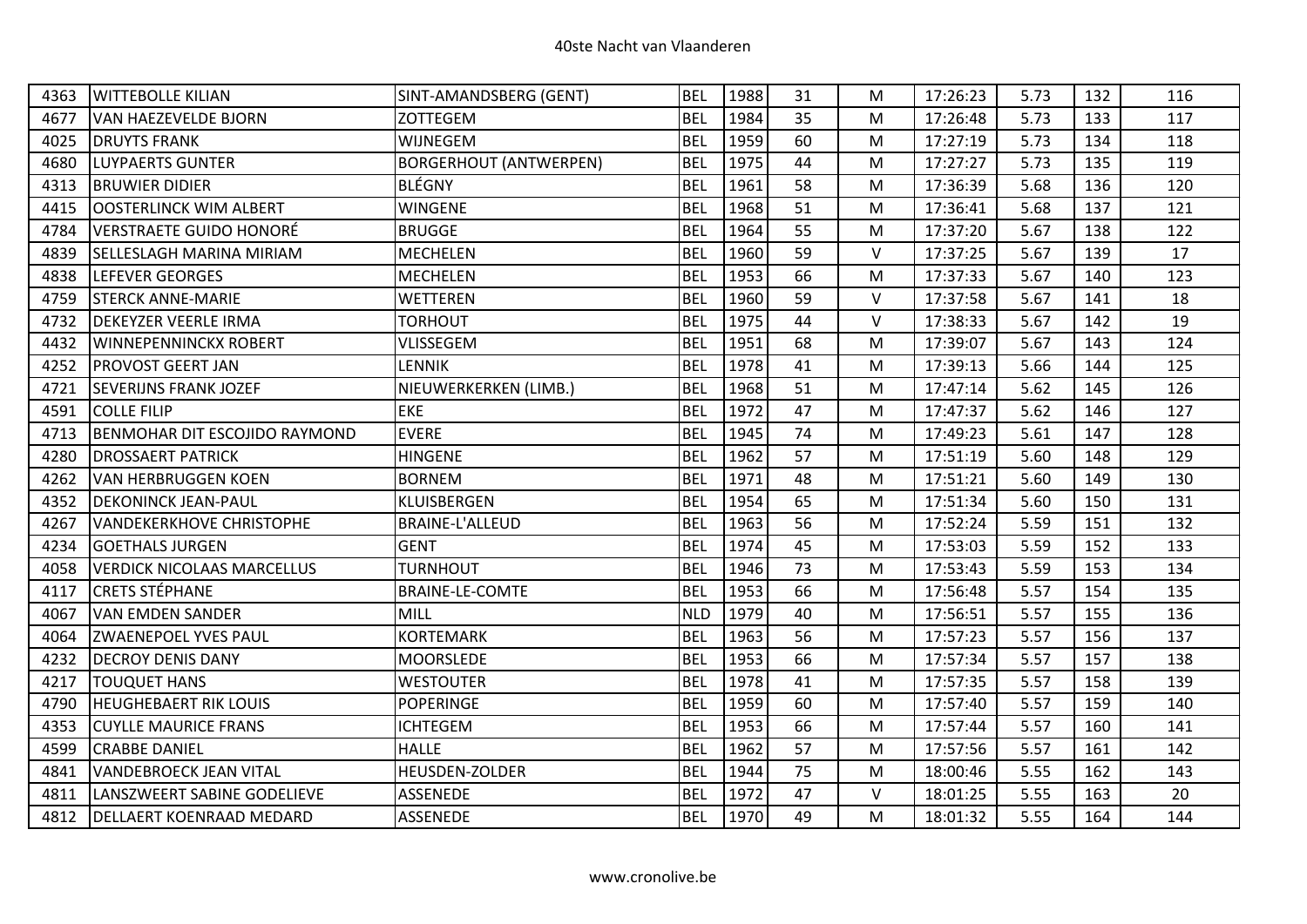| 4024 | <b>FRANSEN STEVEN</b>        | PEER                       | <b>BEL</b> | 1982 | 37 | M         | 18:03:23 | 5.54 | 165 | 145 |
|------|------------------------------|----------------------------|------------|------|----|-----------|----------|------|-----|-----|
| 4276 | <b>DECUYPER BART JACQUES</b> | <b>IZEGEM</b>              | <b>BEL</b> | 1979 | 40 | M         | 18:03:24 | 5.54 | 166 | 146 |
| 4739 | <b>DE ROUCK ARMAND</b>       | <b>ZOTTEGEM</b>            | <b>BEL</b> | 1948 | 71 | M         | 18:04:19 | 5.53 | 167 | 147 |
| 4727 | <b>BICKE THEO</b>            | <b>OORDEGEM</b>            | <b>BEL</b> | 1949 | 70 | M         | 18:06:16 | 5.52 | 168 | 148 |
| 4152 | <b>SAMOY GILBERT</b>         | <b>SERQUES</b>             | <b>FRA</b> | 1968 | 51 | M         | 18:06:47 | 5.52 | 169 | 149 |
| 4799 | DE VLIEGHE GIOVANNI JULIEN   | <b>ROESELARE</b>           | <b>BEL</b> | 1976 | 43 | ${\sf M}$ | 18:07:10 | 5.52 | 170 | 150 |
| 4441 | <b>HAESAERTS MANUEL</b>      | <b>HAACHT</b>              | <b>BEL</b> | 1981 | 38 | M         | 18:08:00 | 5.51 | 171 | 151 |
| 4258 | AGOSTINO GÉRARD              | DIFFERDANGE                | LUX        | 1967 | 52 | M         | 18:10:03 | 5.50 | 172 | 152 |
| 4197 | <b>VAN DRIESSCHE NICO</b>    | <b>OOSTEEKLO</b>           | <b>BEL</b> | 1965 | 54 | M         | 18:11:06 | 5.50 | 173 | 153 |
| 4585 | <b>HERMANS FRANÇOIS</b>      | <b>DIEPENBEEK</b>          | <b>BEL</b> | 1962 | 57 | M         | 18:13:16 | 5.49 | 174 | 154 |
| 4845 | <b>LUCAS JOS CLEMENT</b>     | <b>BERINGEN</b>            | <b>BEL</b> | 1962 | 57 | M         | 18:13:19 | 5.49 | 175 | 155 |
| 4270 | <b>CNUDDE REMI</b>           | <b>VILVOORDE</b>           | <b>BEL</b> | 1955 | 64 | M         | 18:14:16 | 5.48 | 176 | 156 |
| 4523 | <b>VANCOILLIE JOHAN</b>      | WAARDAMME                  | <b>BEL</b> | 1963 | 56 | M         | 18:14:27 | 5.48 | 177 | 157 |
| 4054 | <b>VAN DAMME EMMANUEL</b>    | <b>STEKENE</b>             | <b>BEL</b> | 1970 | 49 | M         | 18:16:01 | 5.47 | 178 | 158 |
| 4600 | JANSSENS JO                  | <b>BEVEREN-WAAS</b>        | <b>BEL</b> | 1961 | 58 | M         | 18:19:08 | 5.46 | 179 | 159 |
| 4705 | <b>VERMEIR JAN LUDO</b>      | <b>TERNAT</b>              | <b>BEL</b> | 1963 | 56 | ${\sf M}$ | 18:19:38 | 5.46 | 180 | 160 |
| 4051 | <b>HOUDART PHILIPPE</b>      | MARCHE-EN-FAMENNE          | <b>BEL</b> | 1979 | 40 | M         | 18:23:21 | 5.44 | 181 | 161 |
| 4050 | <b>RASQUIN JEAN JOSEPH</b>   | <b>RENDEUX</b>             | <b>BEL</b> | 1957 | 62 | M         | 18:23:23 | 5.44 | 182 | 162 |
| 4348 | <b>BRÉSART FRANCIS</b>       | <b>CHIÈVRES</b>            | <b>BEL</b> | 1953 | 66 | M         | 18:23:25 | 5.44 | 183 | 163 |
| 4048 | <b>MASUY GUY</b>             | <b>MAILLEN</b>             | <b>BEL</b> | 1960 | 59 | ${\sf M}$ | 18:23:32 | 5.44 | 184 | 164 |
| 4016 | <b>CORNILLY JOHAN</b>        | <b>BRUGGE</b>              | <b>BEL</b> | 1961 | 58 | M         | 18:24:35 | 5.43 | 185 | 165 |
| 4690 | <b>FRANCOIS ALFRED</b>       | <b>MASSEMEN</b>            | <b>BEL</b> | 1949 | 70 | M         | 18:28:18 | 5.41 | 186 | 166 |
| 4087 | <b>DE HAAN WIEBE</b>         | <b>BUITENPOST</b>          | <b>NLD</b> | 1950 | 69 | M         | 18:31:48 | 5.40 | 187 | 167 |
| 4086 | <b>VISSCHER SIEMEN</b>       | <b>KAMPEN (OVERIJSSEL)</b> | <b>NLD</b> | 1951 | 68 | M         | 18:31:55 | 5.40 | 188 | 168 |
| 4707 | <b>BERREVOETS MARTIN</b>     | <b>HASSELT</b>             | <b>BEL</b> | 1953 | 66 | ${\sf M}$ | 18:32:03 | 5.40 | 189 | 169 |
| 4129 | <b>LOYEN DAVID</b>           | LANAKEN                    | <b>BEL</b> | 1972 | 47 | M         | 18:32:13 | 5.39 | 190 | 170 |
| 4053 | <b>KESSELS ANNY MARIEKEN</b> | SINT-GILLIS-WAAS           | <b>BEL</b> | 1948 | 71 | $\vee$    | 18:34:15 | 5.38 | 191 | 21  |
| 4153 | <b>HUYSMANS JORIS</b>        | <b>BERLAAR</b>             | <b>BEL</b> | 1961 | 58 | M         | 18:34:22 | 5.38 | 192 | 171 |
| 4825 | <b>VAN HIMME ERIC</b>        | <b>WACHTEBEKE</b>          | <b>BEL</b> | 1962 | 57 | M         | 18:37:03 | 5.37 | 193 | 172 |
| 4093 | VANDENBORRE RENÉ             | <b>VORST</b>               | <b>BEL</b> | 1947 | 72 | M         | 18:39:48 | 5.36 | 194 | 173 |
| 4124 | <b>KLOPCIC THIERRY</b>       | LE BIZET                   | <b>FRA</b> | 1975 | 44 | M         | 18:40:17 | 5.36 | 195 | 174 |
| 4501 | <b>WAGEMANS KEVIN</b>        | <b>HEULE</b>               | <b>BEL</b> | 1985 | 34 | M         | 18:40:57 | 5.35 | 196 | 175 |
| 4590 | <b>VRANCKX MARC</b>          | <b>MECHELEN</b>            | <b>BEL</b> | 1970 | 49 | M         | 18:41:02 | 5.35 | 197 | 176 |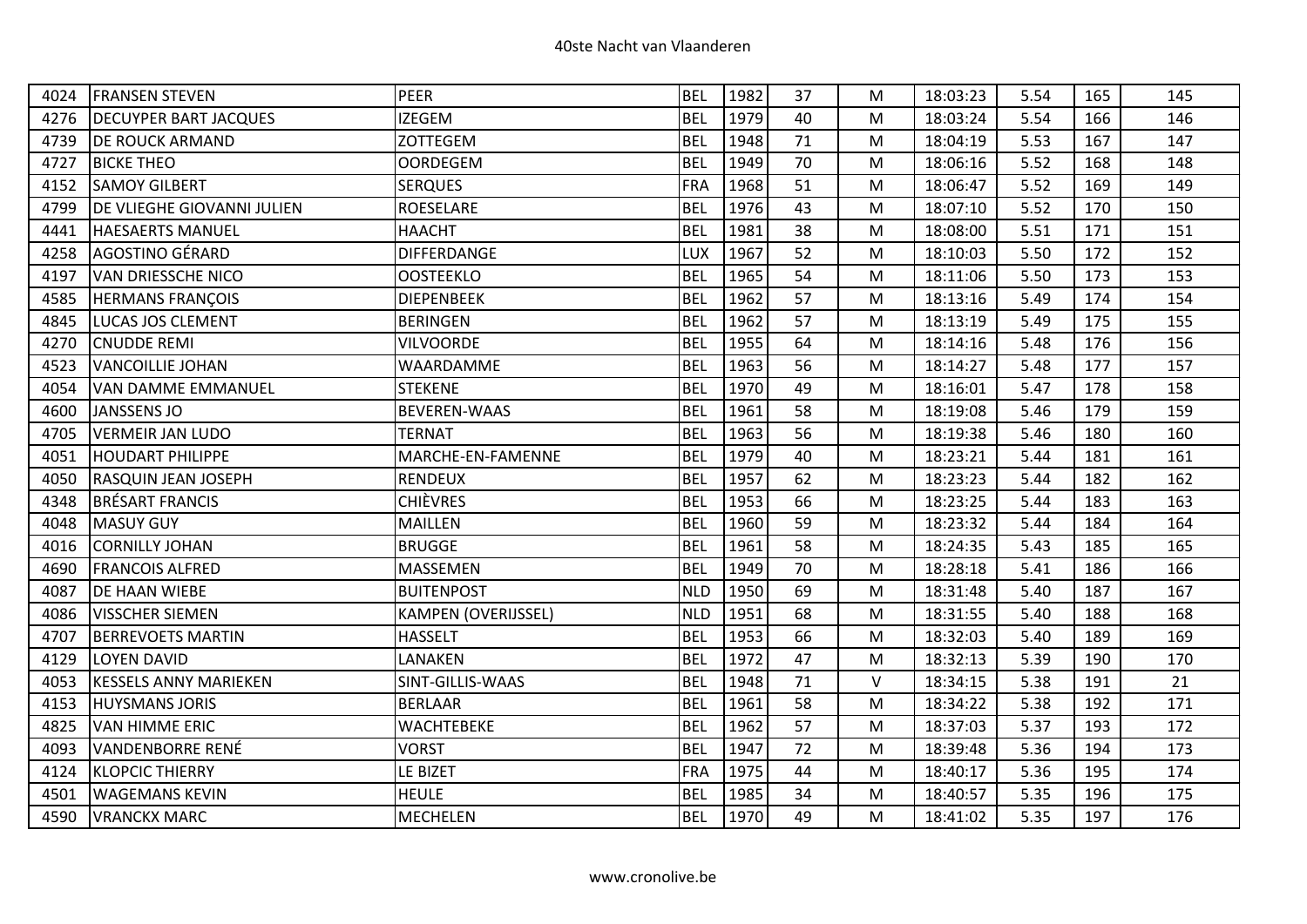| 4235 | VAN POELVOORDE PASCAL           | <b>ZELE</b>            | <b>BEL</b> | 1967 | 52 | М      | 18:45:10 | 5.33 | 198 | 177 |
|------|---------------------------------|------------------------|------------|------|----|--------|----------|------|-----|-----|
| 4216 | KÜNSTL ENRICO                   | VOORBURG               | <b>NLD</b> | 1968 | 51 | M      | 18:45:12 | 5.33 | 199 | 178 |
| 4813 | MARTENS INGRID ANDRÉ            | <b>ASSENEDE</b>        | <b>BEL</b> | 1973 | 46 | $\vee$ | 18:45:20 | 5.33 | 200 | 22  |
| 4343 | <b>VERBEKE MARVIN</b>           | LANGEMARK              | <b>BEL</b> | 1980 | 39 | M      | 18:45:25 | 5.33 | 201 | 179 |
| 4835 | JAEGERS PIERRE GERTRUDE         | <b>VERVIERS</b>        | <b>BEL</b> | 1938 | 81 | М      | 18:45:28 | 5.33 | 202 | 180 |
| 4179 | <b>CLOMPEN LIEVEN</b>           | <b>VLIERZELE</b>       | <b>BEL</b> | 1964 | 55 | M      | 18:48:14 | 5.32 | 203 | 181 |
| 4302 | <b>VALENBERGHS MICHEL</b>       | LEOPOLDSBURG           | <b>BEL</b> | 1966 | 53 | M      | 18:48:34 | 5.32 | 204 | 182 |
| 4007 | <b>FRANÇOIS THOMAS</b>          | <b>OOSTEEKLO</b>       | <b>BEL</b> | 1996 | 23 | M      | 18:49:21 | 5.31 | 205 | 183 |
| 4096 | JAMAIGNE DIDIER SERGE           | SAMBREVILLE            | <b>BEL</b> | 1969 | 50 | M      | 18:50:09 | 5.31 | 206 | 184 |
| 4303 | <b>VAN ROMPAEY SALLY</b>        | <b>MECHELEN</b>        | <b>BEL</b> | 1978 | 41 | V      | 18:50:55 | 5.31 | 207 | 23  |
| 4304 | <b>VANPOUCKE MARC</b>           | <b>BEVEREN-WAAS</b>    | <b>BEL</b> | 1953 | 66 | M      | 18:50:57 | 5.31 | 208 | 185 |
| 4803 | <b>DE NIL ERWIN VICTOR</b>      | <b>TERNAT</b>          | <b>BEL</b> | 1962 | 57 | M      | 19:04:09 | 5.24 | 209 | 186 |
| 4066 | <b>HERMSEN WENDY</b>            | <b>MILL</b>            | <b>NLD</b> | 1978 | 41 | V      | 19:05:33 | 5.24 | 210 | 24  |
| 4802 | <b>VERMEIR FRANS JEAN</b>       | LEBBEKE                | <b>BEL</b> | 1955 | 64 | M      | 19:05:34 | 5.24 | 211 | 187 |
| 4548 | <b>VAN GIJSEGEM DANNY</b>       | <b>HERZELE</b>         | <b>BEL</b> | 1966 | 53 | M      | 19:12:01 | 5.21 | 212 | 188 |
| 4284 | <b>CORIJN KRISTOF ALFONS</b>    | PITTEM                 | <b>BEL</b> | 1983 | 36 | M      | 19:12:06 | 5.21 | 213 | 189 |
| 4804 | <b>GOEMAN EDDY</b>              | <b>NINOVE</b>          | <b>BEL</b> | 1962 | 57 | M      | 19:12:11 | 5.21 | 214 | 190 |
| 4319 | <b>VERVAET JOZEF</b>            | MOERBEKE-WAAS          | <b>BEL</b> | 1952 | 67 | M      | 19:13:00 | 5.20 | 215 | 191 |
| 4737 | <b>LEJOLY PIERRE LOUIS</b>      | <b>WALCOURT</b>        | <b>BEL</b> | 1948 | 71 | M      | 19:13:04 | 5.20 | 216 | 192 |
| 4751 | LEFEVER PAUL                    | <b>HOMBEEK</b>         | <b>BEL</b> | 1958 | 61 | M      | 19:13:18 | 5.20 | 217 | 193 |
| 4740 | VANDEVANDEL MICHEL RENÉ         | CHARLEROI              | <b>BEL</b> | 1951 | 68 | M      | 19:13:25 | 5.20 | 218 | 194 |
| 4233 | <b>DE POOTER GUIDO FRANÇOIS</b> | <b>RUMST</b>           | <b>BEL</b> | 1956 | 63 | M      | 19:14:39 | 5.20 | 219 | 195 |
| 4253 | <b>VAN AELST NADIA HORTENSE</b> | <b>ROOSDAAL</b>        | <b>BEL</b> | 1972 | 47 | $\vee$ | 19:14:45 | 5.20 | 220 | 25  |
| 4694 | <b>DE KETELE FRANK</b>          | PETEGEM-AAN-DE-SCHELDE | <b>BEL</b> | 1960 | 59 | M      | 19:14:49 | 5.20 | 221 | 196 |
| 4248 | <b>DE GROOF MARINO</b>          | <b>ASSENEDE</b>        | <b>BEL</b> | 1973 | 46 | M      | 19:14:59 | 5.19 | 222 | 197 |
| 4365 | <b>LECUY JEAN</b>               | LINKHOUT               | <b>BEL</b> | 1952 | 67 | M      | 19:15:35 | 5.19 | 223 | 198 |
| 4154 | <b>MEURISSE REGIS</b>           | <b>WATOU</b>           | <b>BEL</b> | 1968 | 51 | M      | 19:15:36 | 5.19 | 224 | 199 |
| 4072 | <b>SMIT HENDRIK JAN</b>         | <b>DOORNSPIJK</b>      | <b>NLD</b> | 1949 | 70 | M      | 19:15:40 | 5.19 | 225 | 200 |
| 4193 | <b>MELIS WESLEY</b>             | <b>OOSTENDE</b>        | <b>BEL</b> | 1984 | 35 | M      | 19:17:34 | 5.18 | 226 | 201 |
| 4017 | <b>SCHOLIERS CHANTALE</b>       | <b>RUMST</b>           | <b>BEL</b> | 1968 | 51 | $\vee$ | 19:20:07 | 5.17 | 227 | 26  |
| 4104 | <b>VERNIMMEN KAREL MARIA</b>    | SINT-AMANDS            | <b>BEL</b> | 1953 | 66 | M      | 19:20:12 | 5.17 | 228 | 202 |
| 4729 | <b>SMET RONNY</b>               | SINT-NIKLAAS           | <b>BEL</b> | 1969 | 50 | M      | 19:20:15 | 5.17 | 229 | 203 |
| 4137 | <b>BEX LYDIA</b>                | <b>DURAS</b>           | <b>BEL</b> | 1956 | 63 | V      | 19:20:20 | 5.17 | 230 | 27  |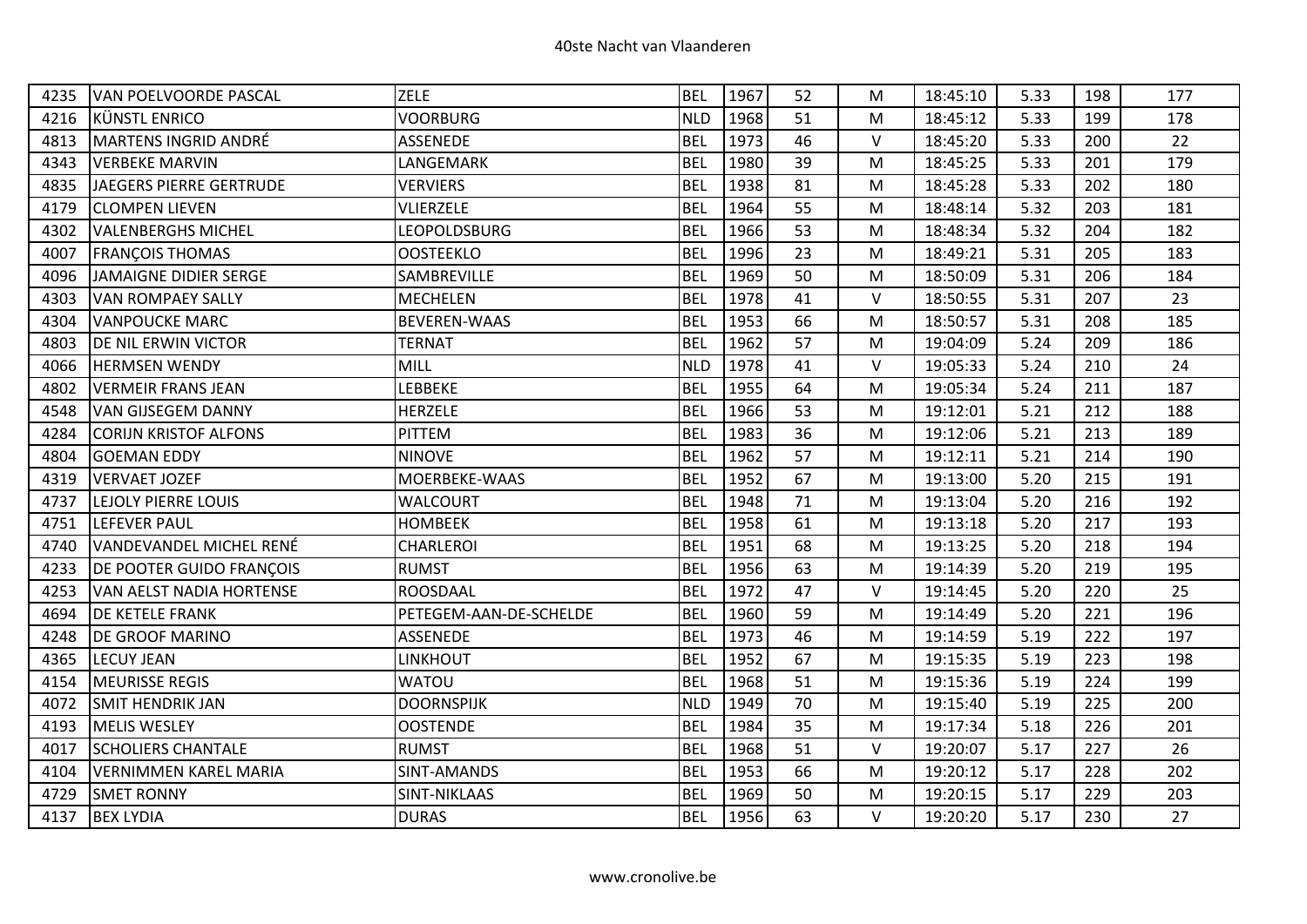| 4102 | <b>CLINCKE DANNY</b>               | <b>KALKEN</b>          | <b>BEL</b> | 1962 | 57 | м      | 19:21:58 | 5.16 | 231 | 204 |
|------|------------------------------------|------------------------|------------|------|----|--------|----------|------|-----|-----|
| 4105 | <b>VERMEULEN SASKIA</b>            | <b>KALKEN</b>          | <b>BEL</b> | 1970 | 49 | $\vee$ | 19:22:00 | 5.16 | 232 | 28  |
| 4371 | <b>DRUYTS LUC</b>                  | <b>LICHTAART</b>       | <b>BEL</b> | 1961 | 58 | M      | 19:22:17 | 5.16 | 233 | 205 |
| 4155 | <b>NEVEN CONSTANCE ALICE</b>       | <b>REMICOURT</b>       | <b>BEL</b> | 1952 | 67 | $\vee$ | 19:22:54 | 5.16 | 234 | 29  |
| 4687 | <b>MESKENS STEFAAN</b>             | <b>WILLEBROEK</b>      | <b>BEL</b> | 1976 | 43 | M      | 19:24:35 | 5.15 | 235 | 206 |
| 4801 | <b>VAN INGELGEM JOSSE</b>          | SINT-AMANDSBERG (GENT) | <b>BEL</b> | 1954 | 65 | M      | 19:26:47 | 5.14 | 236 | 207 |
| 4579 | VAN DEN BOSSCHE KRISTOF            | WAASMUNSTER            | <b>BEL</b> | 1976 | 43 | M      | 19:26:53 | 5.14 | 237 | 208 |
| 4509 | <b>DUCASTEL GEERT</b>              | <b>WETTEREN</b>        | <b>BEL</b> | 1967 | 52 | M      | 19:27:12 | 5.14 | 238 | 209 |
| 4508 | <b>GRAVEZ ISABELLE</b>             | WETTEREN               | <b>BEL</b> | 1972 | 47 | V      | 19:27:20 | 5.14 | 239 | 30  |
| 4186 | <b>BRAES KRIS</b>                  | <b>BEGIJNENDIJK</b>    | <b>BEL</b> | 1959 | 60 | M      | 19:28:49 | 5.13 | 240 | 210 |
| 4171 | <b>MAES PEGGY</b>                  | <b>DRONGEN</b>         | <b>BEL</b> | 1975 | 44 | V      | 19:29:54 | 5.13 | 241 | 31  |
| 4191 | <b>VERVLOET ALFONS</b>             | <b>ROTSELAAR</b>       | <b>BEL</b> | 1950 | 69 | M      | 19:30:04 | 5.13 | 242 | 211 |
| 4311 | <b>HEYLEN JAN</b>                  | <b>HEFFEN</b>          | <b>BEL</b> | 1956 | 63 | M      | 19:36:23 | 5.10 | 243 | 212 |
| 4275 | <b>DECOCK TOM</b>                  | SINT-ELOOIS-WINKEL     | <b>BEL</b> | 1969 | 50 | M      | 19:36:44 | 5.10 | 244 | 213 |
| 4334 | <b>DEWULF KRISTOF PRUDENT</b>      | <b>KORTEMARK</b>       | <b>BEL</b> | 1979 | 40 | M      | 19:38:06 | 5.09 | 245 | 214 |
| 4789 | <b>ROUSSELLE LAURENT JULES</b>     | <b>STADEN</b>          | <b>BEL</b> | 1978 | 41 | M      | 19:38:08 | 5.09 | 246 | 215 |
| 4236 | <b>VANDEN BRANDE JOKE</b>          | STEENOKKERZEEL         | <b>BEL</b> | 1971 | 48 | V      | 19:39:30 | 5.09 | 247 | 32  |
| 4033 | <b>TANGHE FRANK FREDDY</b>         | <b>TIELT</b>           | <b>BEL</b> | 1956 | 63 | M      | 19:40:15 | 5.08 | 248 | 216 |
| 4149 | <b>TYBERGHEIN FRANKY</b>           | COMINES-WARNETON       | <b>BEL</b> | 1964 | 55 | M      | 19:40:18 | 5.08 | 249 | 217 |
| 4383 | <b>ZAWIEJA NATHALIE</b>            | <b>HERGNIES</b>        | <b>FRA</b> | 1963 | 56 | V      | 19:40:27 | 5.08 | 250 | 33  |
| 4385 | <b>EVRARD EMMANUEL</b>             | <b>HERGNIES</b>        | <b>FRA</b> | 1963 | 56 | M      | 19:40:33 | 5.08 | 251 | 218 |
| 4800 | <b>VERCAEMST CHRIST GERARD</b>     | WAREGEM                | <b>BEL</b> | 1969 | 50 | M      | 19:41:30 | 5.08 | 252 | 219 |
| 4330 | <b>GEYSKENS NICOLE</b>             | <b>MEERHOUT</b>        | <b>BEL</b> | 1959 | 60 | $\vee$ | 19:42:26 | 5.07 | 253 | 34  |
| 4808 | <b>MARICO KRISTEL</b>              | <b>LINT</b>            | <b>BEL</b> | 1963 | 56 | V      | 19:42:29 | 5.07 | 254 | 35  |
| 4519 | <b>DE WULF JENS</b>                | GAVERE                 | <b>BEL</b> | 1991 | 28 | M      | 19:42:54 | 5.07 | 255 | 220 |
| 4290 | <b>MOEYKENS LUTGARDE</b>           | <b>ZULTE</b>           | <b>BEL</b> | 1958 | 61 | V      | 19:44:25 | 5.07 | 256 | 36  |
| 4212 | <b>DE SCHEEMAEKER GEORGETTE</b>    | <b>WESTDORPE</b>       | <b>NLD</b> | 1953 | 66 | V      | 19:44:29 | 5.07 | 257 | 37  |
| 4565 | <b>SCHEVERNELS-VAN LEUVEN WARD</b> | HOFSTADE (O.-VL.)      | <b>BEL</b> | 1980 | 39 | M      | 19:45:49 | 5.06 | 258 | 221 |
| 4691 | <b>HENOIT ANDRE LOUIS</b>          | GERAARDSBERGEN         | <b>BEL</b> | 1955 | 64 | M      | 19:46:55 | 5.06 | 259 | 222 |
| 4241 | <b>VANDAELE ANDY</b>               | LICHTERVELDE           | <b>BEL</b> | 1970 | 49 | M      | 19:47:07 | 5.05 | 260 | 223 |
| 4414 | <b>COMPAGNIE NANCY MAURITS</b>     | <b>OOSTENDE</b>        | <b>BEL</b> | 1967 | 52 | $\vee$ | 19:47:46 | 5.05 | 261 | 38  |
| 4151 | <b>JASPERS STEVEN</b>              | <b>MECHELEN</b>        | <b>BEL</b> | 1973 | 46 | M      | 19:50:35 | 5.04 | 262 | 224 |
| 4437 | <b>VAN DYCK GASTON</b>             | KAPELLEN (ANTW.)       | <b>BEL</b> | 1939 | 80 | M      | 19:50:39 | 5.04 | 263 | 225 |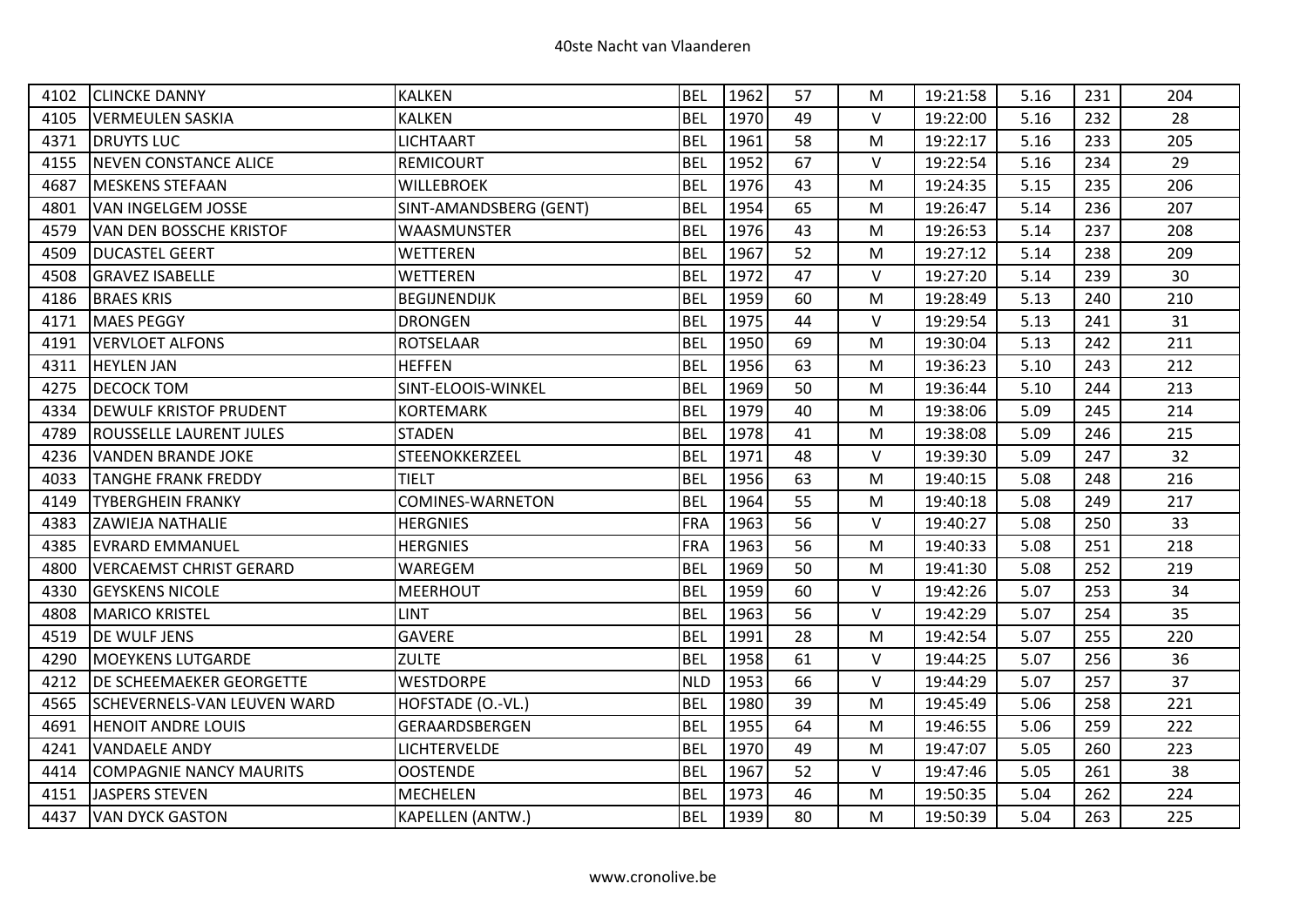| 4206 | <b>GAUTHIER FERNAND</b>         | <b>JUMET (CHARLEROI)</b> | <b>BEL</b> | 1928 | 91 | M      | 19:50:55 | 5.04 | 264 | 226 |
|------|---------------------------------|--------------------------|------------|------|----|--------|----------|------|-----|-----|
| 4296 | <b>MALEUX ANNICK</b>            | <b>GINGELOM</b>          | <b>BEL</b> | 1973 | 46 | V      | 19:53:36 | 5.03 | 265 | 39  |
| 4294 | <b>CAILLOUX GEERT</b>           | <b>GINGELOM</b>          | <b>BEL</b> | 1972 | 47 | M      | 19:53:40 | 5.03 | 266 | 227 |
| 4774 | <b>DROESBEKE LUC</b>            | <b>MATER</b>             | <b>BEL</b> | 1959 | 60 | M      | 19:54:38 | 5.02 | 267 | 228 |
| 4180 | <b>JACQUES MOHAMED</b>          | <b>COUILLET</b>          | <b>BEL</b> | 1947 | 72 | M      | 19:54:44 | 5.02 | 268 | 229 |
| 4176 | <b>DENISE THIERRY</b>           | <b>GILLY (CHARLEROI)</b> | <b>BEL</b> | 1988 | 31 | M      | 19:54:49 | 5.02 | 269 | 230 |
| 4761 | <b>VANDEWALLE BENNY JOSEPH</b>  | ZONNEBEKE                | <b>BEL</b> | 1976 | 43 | M      | 19:55:54 | 5.02 | 270 | 231 |
| 4840 | <b>KRICK KRISTA</b>             | <b>UITBERGEN</b>         | <b>BEL</b> | 1966 | 53 | $\vee$ | 19:56:09 | 5.02 | 271 | 40  |
| 4566 | <b>DE SCHRYVER JEAN-PIERRE</b>  | AALST                    | <b>BEL</b> | 1957 | 62 | M      | 19:56:12 | 5.02 | 272 | 232 |
| 4605 | <b>STORME BRIGITTE ARLETTE</b>  | ZONNEBEKE                | <b>BEL</b> | 1966 | 53 | $\vee$ | 19:56:31 | 5.01 | 273 | 41  |
| 4606 | <b>HAZENBOSCH MICHAEL</b>       | <b>DUFFEL</b>            | <b>BEL</b> | 1968 | 51 | М      | 19:56:34 | 5.01 | 274 | 233 |
| 4218 | <b>DE SMAELE STEFAAN</b>        | <b>BALEGEM</b>           | <b>BEL</b> | 1985 | 34 | M      | 19:58:35 | 5.01 | 275 | 234 |
| 4533 | VANOVERBEKE JURGEN              | <b>ICHTEGEM</b>          | <b>BEL</b> | 1972 | 47 | М      | 19:59:05 | 5.00 | 276 | 235 |
| 4165 | <b>MEERSMAN BRUNO</b>           | <b>TEMSE</b>             | <b>BEL</b> | 1957 | 62 | M      | 20:01:22 | 4.99 | 277 | 236 |
| 4106 | <b>VERSPRILLE FRED</b>          | CADZAND                  | <b>NLD</b> | 1962 | 57 | M      | 20:01:26 | 4.99 | 278 | 237 |
| 4805 | <b>FURKA MICHAEL</b>            | <b>VILVOORDE</b>         | <b>BEL</b> | 1964 | 55 | M      | 20:01:31 | 4.99 | 279 | 238 |
| 4158 | <b>REMANDE JACQUES</b>          | <b>MONTREUIL</b>         | <b>FRA</b> | 1950 | 69 | M      | 20:01:34 | 4.99 | 280 | 239 |
| 4456 | <b>BARDIAUX ANDRÉ</b>           | <b>MONS</b>              | <b>BEL</b> | 1956 | 63 | M      | 20:02:45 | 4.99 | 281 | 240 |
| 4510 | <b>HESKES ERIK</b>              | <b>EINDHOVEN</b>         | <b>NLD</b> | 1980 | 39 | M      | 20:05:09 | 4.98 | 282 | 241 |
| 4034 | DAELEMANS CHRISTIAAN BENOIT     | <b>BORNEM</b>            | <b>BEL</b> | 1966 | 53 | M      | 20:06:17 | 4.97 | 283 | 242 |
| 4225 | <b>GUILLEMAERE JEAN MARIE</b>   | LIERDE                   | <b>BEL</b> | 1968 | 51 | M      | 20:06:29 | 4.97 | 284 | 243 |
| 4223 | <b>VAN NIEUWENHOVE DIEDERIK</b> | <b>BRAKEL</b>            | <b>BEL</b> | 1971 | 48 | M      | 20:06:33 | 4.97 | 285 | 244 |
| 4222 | <b>DE ROECK ANJA</b>            | <b>BRAKEL</b>            | <b>BEL</b> | 1973 | 46 | $\vee$ | 20:06:38 | 4.97 | 286 | 42  |
| 4735 | <b>VERRYDT JEF</b>              | MARIEKERKE (BORNEM)      | <b>BEL</b> | 1980 | 39 | M      | 20:08:20 | 4.97 | 287 | 245 |
| 4728 | VAN CAEKENBERGHE LUC CLARA      | HELDERGEM                | <b>BEL</b> | 1957 | 62 | M      | 20:08:51 | 4.96 | 288 | 246 |
| 4494 | <b>VERSCHAEVE ANDY GEORGES</b>  | <b>OUDENBURG</b>         | <b>BEL</b> | 1968 | 51 | M      | 20:09:17 | 4.96 | 289 | 247 |
| 4029 | <b>BRIERS MARC</b>              | <b>HAM</b>               | <b>BEL</b> | 1962 | 57 | M      | 20:09:25 | 4.96 | 290 | 248 |
| 4489 | <b>DOLLÉ DYLAN</b>              | <b>OUDENBURG</b>         | <b>BEL</b> | 1991 | 28 | M      | 20:09:56 | 4.96 | 291 | 249 |
| 4601 | <b>MEDDOUR MALIKA</b>           | <b>TIELT</b>             | <b>BEL</b> | 1989 | 30 | $\vee$ | 20:10:18 | 4.96 | 292 | 43  |
| 4008 | <b>GEVAERT JAN WERNER</b>       | <b>BRUGGE</b>            | <b>BEL</b> | 1968 | 51 | M      | 20:10:35 | 4.96 | 293 | 250 |
| 4551 | DE LOOSE ANDRÉ                  | LOKEREN                  | <b>BEL</b> | 1958 | 61 | M      | 20:10:49 | 4.96 | 294 | 251 |
| 4834 | <b>DE BACKER ETIENNE CARLOS</b> | LEDE                     | <b>BEL</b> | 1953 | 66 | м      | 20:11:09 | 4.95 | 295 | 252 |
| 4458 | <b>BERTIN LIONEL</b>            | QUÉVY                    | <b>BEL</b> | 1971 | 48 | M      | 20:11:57 | 4.95 | 296 | 253 |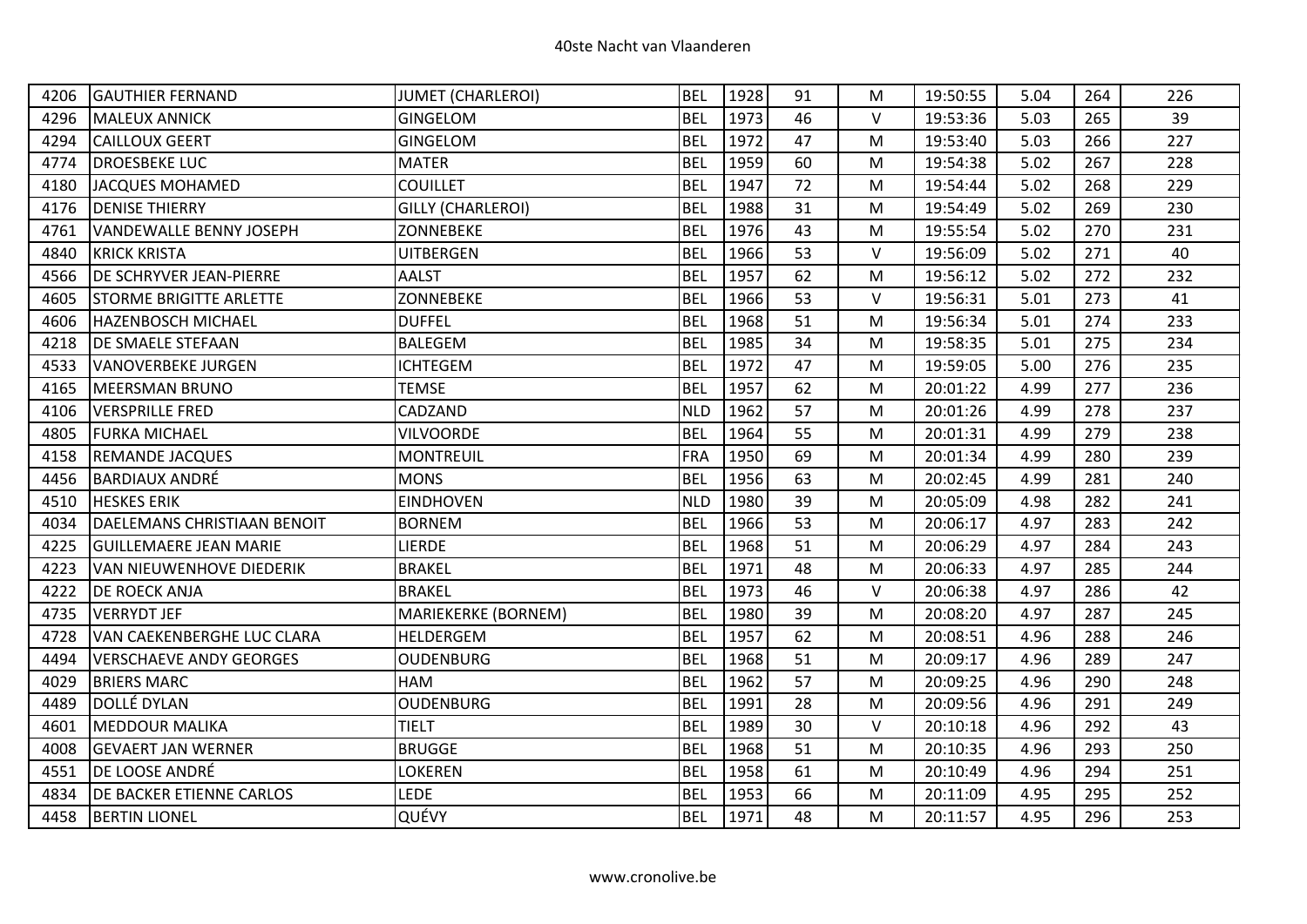| 4457 | <b>BAMPS MICHAEL</b>               | PATURAGES            | <b>BEL</b> | 1974 | 45 | М      | 20:11:58 | 4.95 | 297 | 254 |
|------|------------------------------------|----------------------|------------|------|----|--------|----------|------|-----|-----|
| 4500 | <b>ISERBIET GEERT</b>              | LOKEREN              | <b>BEL</b> | 1970 | 49 | M      | 20:13:23 | 4.94 | 298 | 255 |
| 4120 | DE BACKER MICHELINE FRANCINE       | <b>GENT</b>          | <b>BEL</b> | 1954 | 65 | V      | 20:14:52 | 4.94 | 299 | 44  |
| 4433 | <b>DEBOSSCHERE BART ROMAIN</b>     | HARELBEKE            | <b>BEL</b> | 1977 | 42 | М      | 20:15:21 | 4.94 | 300 | 256 |
| 4089 | <b>JACOBS PETER</b>                | <b>BUGGENHOUT</b>    | <b>BEL</b> | 1963 | 56 | M      | 20:18:07 | 4.93 | 301 | 257 |
| 4090 | <b>JACOBS THOMAS</b>               | <b>BUGGENHOUT</b>    | <b>BEL</b> | 1992 | 27 | M      | 20:18:20 | 4.92 | 302 | 258 |
| 4685 | VAN DE WIELE FREDDY MARCEL         | <b>OOSTERZELE</b>    | <b>BEL</b> | 1962 | 57 | М      | 20:19:32 | 4.92 | 303 | 259 |
| 4076 | <b>STEENBEKE DAPHNE SARAH</b>      | <b>EVERGEM</b>       | <b>BEL</b> | 1988 | 31 | $\vee$ | 20:22:10 | 4.91 | 304 | 45  |
| 4101 | <b>PALZER ALAIN</b>                | <b>DUDELANGE</b>     | <b>LUX</b> | 1969 | 50 | M      | 20:22:45 | 4.91 | 305 | 260 |
| 4133 | <b>FALIER THIERRY</b>              | <b>FLOREFFE</b>      | <b>BEL</b> | 1953 | 66 | M      | 20:22:54 | 4.91 | 306 | 261 |
| 4094 | <b>DEKKER MARCEL</b>               | <b>UITHOORN</b>      | <b>NLD</b> | 1958 | 61 | M      | 20:23:04 | 4.91 | 307 | 262 |
| 4215 | <b>DELEYE NICK</b>                 | <b>OUTRIJVE</b>      | <b>BEL</b> | 1976 | 43 | M      | 20:23:20 | 4.90 | 308 | 263 |
| 4213 | <b>BOCKLANT AMÉDÉE LÉON</b>        | <b>OUTRIJVE</b>      | <b>BEL</b> | 1952 | 67 | M      | 20:23:34 | 4.90 | 309 | 264 |
| 4475 | <b>VAN HOEY AN</b>                 | <b>BUGGENHOUT</b>    | <b>BEL</b> | 1975 | 44 | $\vee$ | 20:23:47 | 4.90 | 310 | 46  |
| 4450 | <b>VAN MULDERS LUC</b>             | <b>BUGGENHOUT</b>    | <b>BEL</b> | 1968 | 51 | M      | 20:23:53 | 4.90 | 311 | 265 |
| 4122 | <b>VERBEKE JENNY GINETTE</b>       | <b>IEPER</b>         | <b>BEL</b> | 1947 | 72 | $\vee$ | 20:24:14 | 4.90 | 312 | 47  |
| 4134 | <b>DE BOEVER DENIS CYRIEL</b>      | <b>NAZARETH</b>      | <b>BEL</b> | 1949 | 70 | M      | 20:24:23 | 4.90 | 313 | 266 |
| 4809 | <b>ENGELBORGHS CHRISTIAN MARIA</b> | <b>MECHELEN</b>      | <b>BEL</b> | 1970 | 49 | M      | 20:25:06 | 4.90 | 314 | 267 |
| 4683 | <b>VAN DE VELDE PATRIK</b>         | MARIAKERKE (GENT)    | <b>BEL</b> | 1959 | 60 | М      | 20:25:23 | 4.90 | 315 | 268 |
| 4005 | LAHOUSSE JURGEN                    | <b>HOEILAART</b>     | <b>BEL</b> | 1979 | 40 | M      | 20:25:34 | 4.90 | 316 | 269 |
| 4819 | <b>CLAEYS GUIDO</b>                | <b>RUISELEDE</b>     | <b>BEL</b> | 1961 | 58 | M      | 20:25:43 | 4.90 | 317 | 270 |
| 4293 | <b>DE MEY GILBERT</b>              | <b>ZULTE</b>         | <b>BEL</b> | 1952 | 67 | M      | 20:26:00 | 4.89 | 318 | 271 |
| 4246 | <b>CORNELIS ANJA</b>               | SINT-LAUREINS        | <b>BEL</b> | 1973 | 46 | $\vee$ | 20:27:15 | 4.89 | 319 | 48  |
| 4245 | CORNELIS AURÈLE RAYMOND            | <b>SINT-LAUREINS</b> | <b>BEL</b> | 1945 | 74 | M      | 20:27:30 | 4.89 | 320 | 272 |
| 4766 | <b>MOLLET ARSEEN</b>               | SINT-MARGRIETE       | <b>BEL</b> | 1944 | 75 | M      | 20:27:33 | 4.89 | 321 | 273 |
| 4798 | <b>DE HERTOGH PATRICK</b>          | <b>BELLEGEM</b>      | <b>BEL</b> | 1968 | 51 | M      | 20:27:45 | 4.89 | 322 | 274 |
| 4712 | <b>VAN HOVE LUC</b>                | LONDERZEEL           | <b>BEL</b> | 1956 | 63 | M      | 20:29:41 | 4.88 | 323 | 275 |
| 4310 | <b>SCHEERS KARL</b>                | PUURS-SINT-AMANDS    | <b>BEL</b> | 1966 | 53 | М      | 20:29:51 | 4.88 | 324 | 276 |
| 4572 | <b>DESMET CHRISTOF MARIO</b>       | <b>MENEN</b>         | <b>BEL</b> | 1970 | 49 | M      | 20:31:49 | 4.87 | 325 | 277 |
| 4829 | <b>VANDERMEERSCH DIRK JOZEF</b>    | <b>MENEN</b>         | <b>BEL</b> | 1967 | 52 | M      | 20:31:58 | 4.87 | 326 | 278 |
| 4828 | <b>FEYS CHRISTOPHE MAURICE</b>     | <b>WERVIK</b>        | <b>BEL</b> | 1974 | 45 | М      | 20:32:09 | 4.87 | 327 | 279 |
| 4188 | <b>HAGDORN GUIDO</b>               | WUUSTWEZEL           | <b>BEL</b> | 1949 | 70 | M      | 20:33:22 | 4.86 | 328 | 280 |
| 4329 | JACOBS STEFAAN GUSTAAF             | <b>KORTENBERG</b>    | <b>BEL</b> | 1959 | 59 | M      | 20:34:27 | 4.86 | 329 | 281 |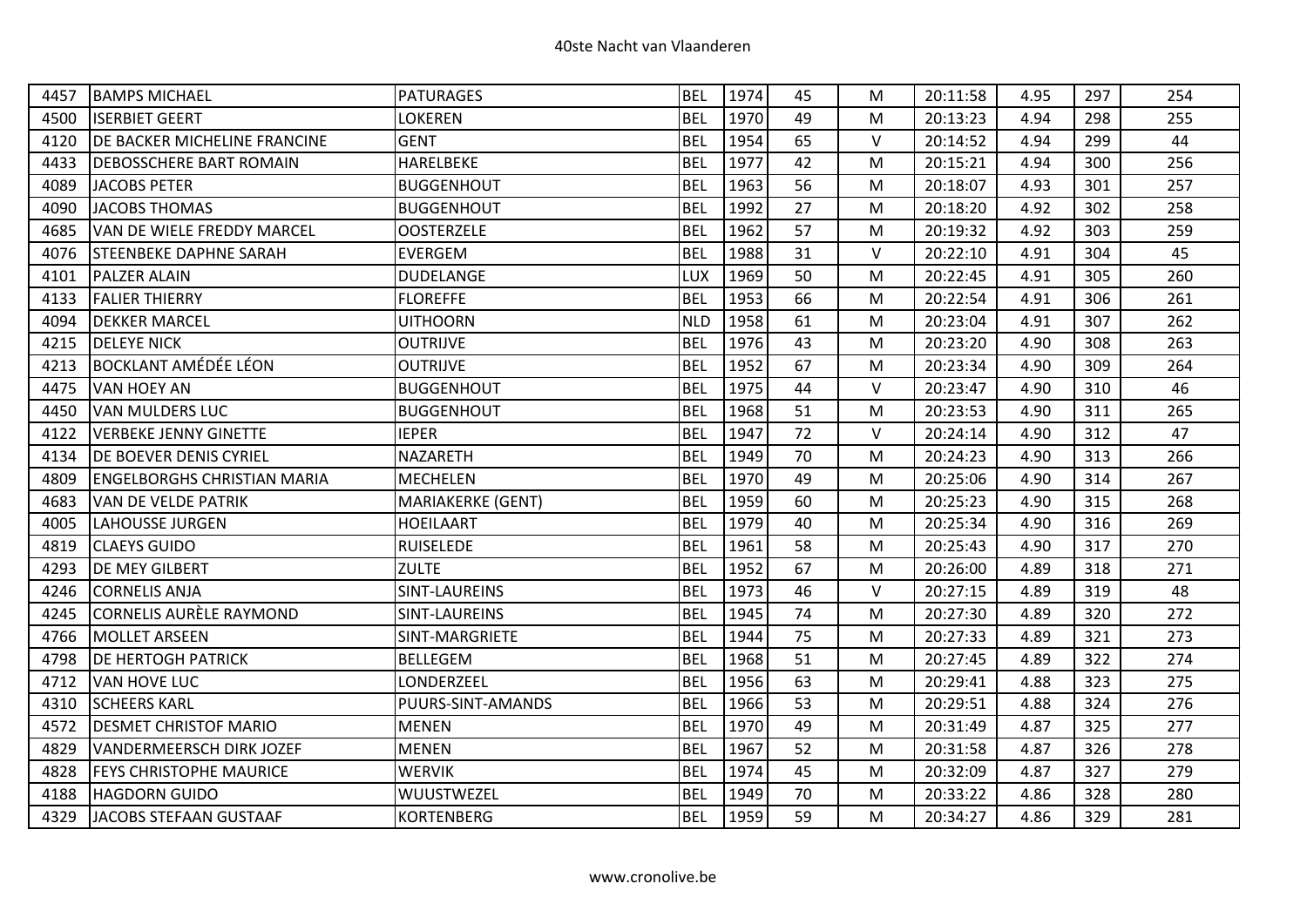| 4092 | BECELAERE CHRISTIANE MARIETTE | <b>GENT</b>                | <b>BEL</b> | 1960 | 59 | $\vee$ | 20:35:35 | 4.86 | 330 | 49  |
|------|-------------------------------|----------------------------|------------|------|----|--------|----------|------|-----|-----|
| 4815 | DE WEDUWE DIETER ALFONS       | <b>IZEGEM</b>              | <b>BEL</b> | 1967 | 52 | M      | 20:35:56 | 4.85 | 331 | 282 |
| 4075 | <b>COOLS MARC</b>             | <b>NIJLEN</b>              | <b>BEL</b> | 1965 | 54 | M      | 20:36:38 | 4.85 | 332 | 283 |
| 4824 | VAN DRIESSCHE LINDA           | <b>WICHELEN</b>            | <b>BEL</b> | 1956 | 63 | $\vee$ | 20:36:54 | 4.85 | 333 | 50  |
| 4823 | <b>VAN DRIESSCHE MARC</b>     | <b>WICHELEN</b>            | <b>BEL</b> | 1965 | 54 | M      | 20:36:56 | 4.85 | 334 | 284 |
| 4775 | VAN OOSTENDE MICHAEL          | OUDENAARDE                 | <b>BEL</b> | 1982 | 37 | M      | 20:39:49 | 4.84 | 335 | 285 |
| 4389 | <b>DE COUVREUR ERIC</b>       | SINT-MARTENS-LIERDE        | <b>BEL</b> | 1953 | 66 | M      | 20:41:01 | 4.83 | 336 | 286 |
| 4520 | <b>DEMAN PHILIP</b>           | <b>ERTVELDE</b>            | <b>BEL</b> | 1968 | 51 | M      | 20:41:11 | 4.83 | 337 | 287 |
| 4394 | <b>VAN CAUWENBERGE GEERT</b>  | GERAARDSBERGEN             | <b>BEL</b> | 1979 | 40 | M      | 20:41:19 | 4.83 | 338 | 288 |
| 4465 | <b>DECANCQ PATRICK</b>        | ZEDELGEM                   | <b>BEL</b> | 1966 | 53 | M      | 20:41:49 | 4.83 | 339 | 289 |
| 4278 | <b>GODDERIS AUGUST</b>        | RUDDERVOORDE               | <b>BEL</b> | 1943 | 76 | M      | 20:44:20 | 4.82 | 340 | 290 |
| 4037 | <b>WOUTERS LUCA</b>           | WECHELDERZANDE             | <b>BEL</b> | 2003 | 16 | M      | 20:44:39 | 4.82 | 341 | 291 |
| 4535 | <b>CALLENS LUC VICTOR</b>     | AVELGEM                    | <b>BEL</b> | 1952 | 67 | M      | 20:45:09 | 4.82 | 342 | 292 |
| 4125 | <b>DEBLAUWE BERNIE</b>        | <b>TORHOUT</b>             | <b>BEL</b> | 1983 | 36 | M      | 20:45:25 | 4.82 | 343 | 293 |
| 4405 | <b>VANDE WEGHE THIERY</b>     | <b>RUISELEDE</b>           | <b>BEL</b> | 1957 | 62 | M      | 20:46:44 | 4.81 | 344 | 294 |
| 4021 | VAN DUYSE MARLEEN             | LOKEREN                    | <b>BEL</b> | 1970 | 49 | V      | 20:47:40 | 4.81 | 345 | 51  |
| 4020 | <b>DE JONGH RUDI</b>          | LOKEREN                    | <b>BEL</b> | 1966 | 53 | M      | 20:47:41 | 4.81 | 346 | 295 |
| 4185 | <b>TINCK VICKY</b>            | NIEUWKERKEN-WAAS           | <b>BEL</b> | 1973 | 46 | V      | 20:47:43 | 4.81 | 347 | 52  |
| 4184 | <b>VERCAUTEREN GEERT</b>      | NIEUWKERKEN-WAAS           | <b>BEL</b> | 1970 | 49 | M      | 20:47:45 | 4.81 | 348 | 296 |
| 4148 | <b>VLAEMINCK ANNE MARIE</b>   | WAREGEM                    | <b>BEL</b> | 1952 | 67 | V      | 20:47:54 | 4.81 | 349 | 53  |
| 4455 | VAN DOORSSELAER SANDER        | <b>STEKENE</b>             | <b>BEL</b> | 1984 | 35 | M      | 20:49:13 | 4.80 | 350 | 297 |
| 4686 | <b>BASTIAANS LOUIS</b>        | <b>ANTWERPEN</b>           | <b>BEL</b> | 1956 | 63 | M      | 20:50:44 | 4.80 | 351 | 298 |
| 4022 | DELADRIÈRE CHRISTIAN          | QUÉVY                      | <b>BEL</b> | 1959 | 60 | M      | 20:53:30 | 4.79 | 352 | 299 |
| 4157 | <b>CARPENTIER MARIE</b>       | <b>LILLE</b>               | FRA        | 1965 | 54 | V      | 20:53:33 | 4.79 | 353 | 54  |
| 4409 | <b>CORDIER JOHAN</b>          | <b>BRAKEL</b>              | <b>BEL</b> | 1950 | 69 | M      | 20:54:03 | 4.78 | 354 | 300 |
| 4483 | <b>VERHAEGHE JAN</b>          | <b>POPERINGE</b>           | <b>BEL</b> | 1977 | 42 | M      | 20:54:19 | 4.78 | 355 | 301 |
| 4091 | <b>BOLLE PATRIK OSCAR</b>     | <b>TORHOUT</b>             | <b>BEL</b> | 1952 | 67 | M      | 20:54:31 | 4.78 | 356 | 302 |
| 4209 | <b>VERCRUYSSE ACHIEL</b>      | <b>GENTBRUGGE</b>          | <b>BEL</b> | 1943 | 76 | M      | 20:54:39 | 4.78 | 357 | 303 |
| 4035 | <b>SIMOEN LUC</b>             | <b>KORTEMARK</b>           | <b>BEL</b> | 1954 | 65 | M      | 20:54:53 | 4.78 | 358 | 304 |
| 4287 | <b>DE GRAEF MARIJKE</b>       | <b>BEVEREN-WAAS</b>        | <b>BEL</b> | 1959 | 60 | V      | 20:54:59 | 4.78 | 359 | 55  |
| 4181 | <b>HUGAERTS KELLY</b>         | <b>RAMSEL</b>              | <b>BEL</b> | 1983 | 36 | $\vee$ | 20:55:19 | 4.78 | 360 | 56  |
| 4168 | DELAPLACE ANDRÉ               | <b>COUDEKERQUE BRANCHE</b> | FRA        | 1949 | 70 | M      | 20:56:55 | 4.77 | 361 | 305 |
| 4166 | <b>DELAPLACE KARL</b>         | <b>COUDEKERQUE BRANCHE</b> | <b>FRA</b> | 1970 | 49 | M      | 20:57:19 | 4.77 | 362 | 306 |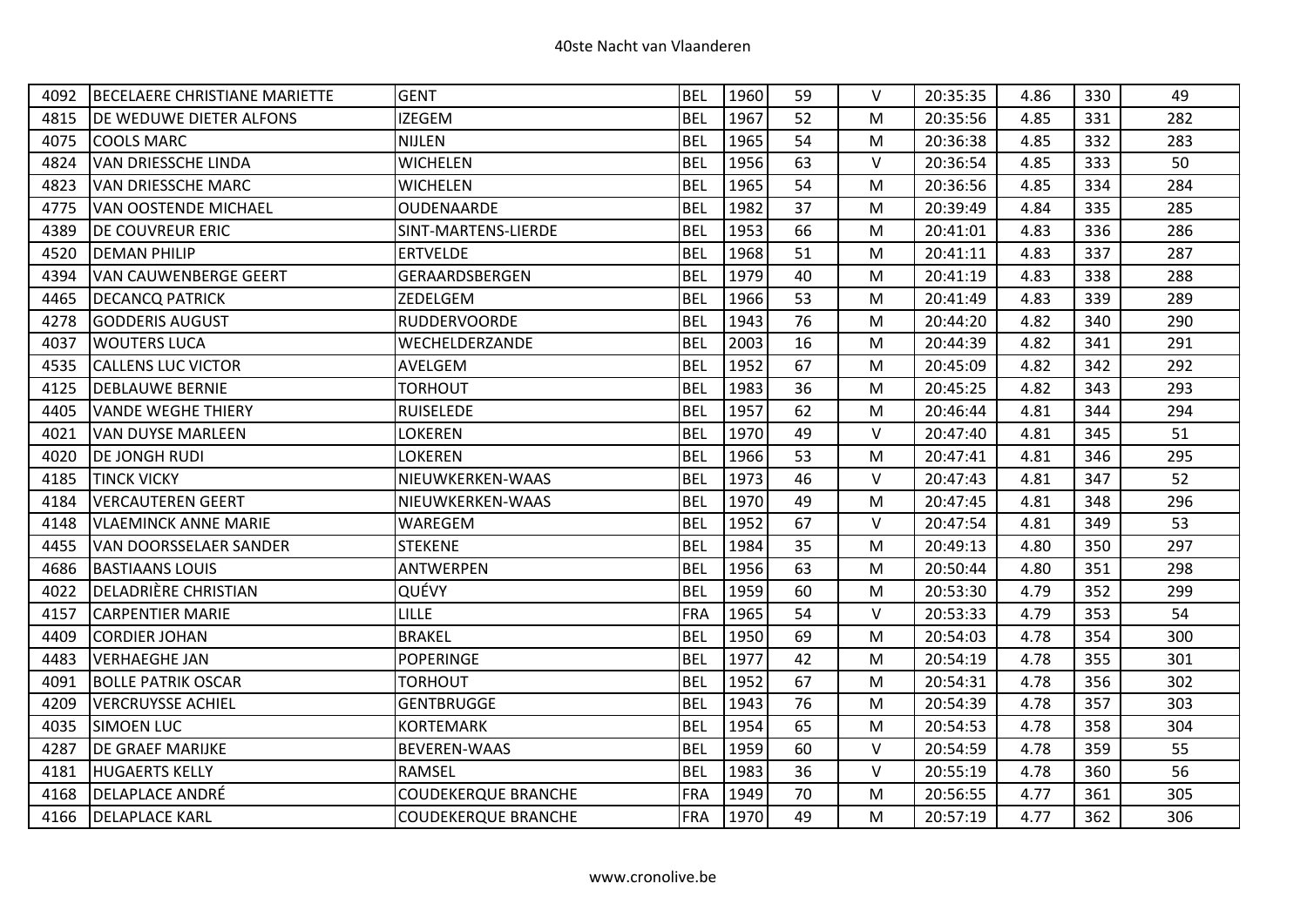| 4167 | <b>DELAPLACE SANDRINE</b>            | <b>COUDEKERQUE BRANCHE</b> | <b>FRA</b> | 1975 | 44 | $\vee$ | 20:57:21 | 4.77 | 363 | 57  |
|------|--------------------------------------|----------------------------|------------|------|----|--------|----------|------|-----|-----|
| 4269 | <b>EMMANS STEPHEN</b>                | <b>IZEGEM</b>              | <b>BEL</b> | 1967 | 52 | M      | 20:57:54 | 4.77 | 364 | 307 |
| 4400 | <b>VANTIEGHEM ROB</b>                | WAREGEM                    | <b>BEL</b> | 1985 | 34 | M      | 21:00:47 | 4.76 | 365 | 308 |
| 4399 | <b>HERMAN CLAUDE</b>                 | VIELSALM                   | <b>BEL</b> | 1956 | 63 | M      | 21:01:00 | 4.76 | 366 | 309 |
| 4830 | <b>VENS KATHLEEN CHRISTIANE</b>      | <b>WERVIK</b>              | <b>BEL</b> | 1973 | 46 | $\vee$ | 21:03:04 | 4.75 | 367 | 58  |
| 4012 | <b>SWINNEN JEAN-MARIE</b>            | KAMPENHOUT                 | <b>BEL</b> | 1962 | 57 | M      | 21:03:07 | 4.75 | 368 | 310 |
| 4205 | <b>VAN RYCKEGHEM BESS</b>            | <b>OOSTKAMP</b>            | <b>BEL</b> | 1980 | 39 | $\vee$ | 21:03:43 | 4.75 | 369 | 59  |
| 4392 | <b>VANDERSTRAETEN GUY PRUDENT</b>    | ZWALM                      | <b>BEL</b> | 1956 | 63 | M      | 21:03:53 | 4.75 | 370 | 311 |
| 4393 | <b>MEIRLAEN MARIANNE</b>             | <b>KRUISEM</b>             | <b>BEL</b> | 1965 | 54 | $\vee$ | 21:03:55 | 4.75 | 371 | 60  |
| 4398 | <b>HAELTERMAN MARIO</b>              | <b>KRUISEM</b>             | <b>BEL</b> | 1964 | 55 | M      | 21:03:56 | 4.75 | 372 | 312 |
| 4768 | <b>SOMERS RONNY</b>                  | KAPELLEN (ANTW.)           | <b>BEL</b> | 1960 | 59 | M      | 21:04:41 | 4.74 | 373 | 313 |
| 4769 | <b>BROSENS GUIDO</b>                 | KALMTHOUT                  | <b>BEL</b> | 1958 | 61 | M      | 21:04:45 | 4.74 | 374 | 314 |
| 4464 | <b>VAN PAEMEL LISA</b>               | LAARNE                     | <b>BEL</b> | 1990 | 29 | $\vee$ | 21:11:52 | 4.72 | 375 | 61  |
| 4059 | <b>DEROECK JOHAN JOS</b>             | ZOTTEGEM                   | <b>BEL</b> | 1955 | 64 | M      | 21:12:50 | 4.71 | 376 | 315 |
| 4061 | <b>ASSELOOS MARINA</b>               | <b>ZOTTEGEM</b>            | <b>BEL</b> | 1959 | 60 | $\vee$ | 21:12:51 | 4.71 | 377 | 62  |
| 4720 | <b>VAN DAMME WOUTER KRISTOF</b>      | DESTELBERGEN               | <b>BEL</b> | 1982 | 37 | M      | 21:13:17 | 4.71 | 378 | 316 |
| 4112 | DHAEZE JÜRGEN                        | <b>WACHTEBEKE</b>          | <b>BEL</b> | 1973 | 46 | M      | 21:13:42 | 4.71 | 379 | 317 |
| 4113 | <b>DE MAESSCHALCK CHRISTINE LEON</b> | LOKEREN                    | <b>BEL</b> | 1972 | 47 | $\vee$ | 21:13:50 | 4.71 | 380 | 63  |
| 4118 | <b>DEGEEST WESLEY</b>                | WACHTEBEKE                 | <b>BEL</b> | 1977 | 42 | M      | 21:13:56 | 4.71 | 381 | 318 |
| 4110 | <b>GUNTHER DHAEZE</b>                | <b>ZELZATE</b>             | <b>BEL</b> | 1976 | 43 | M      | 21:14:02 | 4.71 | 382 | 319 |
| 4782 | <b>DEWEER FRANKY EDDY</b>            | <b>DEERLIJK</b>            | <b>BEL</b> | 1974 | 45 | M      | 21:14:10 | 4.71 | 383 | 320 |
| 4342 | DONCKELS VINCENT                     | WEVELGEM                   | <b>BEL</b> | 1968 | 51 | M      | 21:14:17 | 4.71 | 384 | 321 |
| 4210 | VAN DE WIELE ERIKA                   | LIERDE                     | <b>BEL</b> | 1982 | 37 | $\vee$ | 21:16:10 | 4.70 | 385 | 64  |
| 4211 | <b>BRIJS IVO</b>                     | LIERDE                     | <b>BEL</b> | 1971 | 48 | M      | 21:16:14 | 4.70 | 386 | 322 |
| 4757 | DE MEYER NICO STIJN                  | <b>GENT</b>                | <b>BEL</b> | 1985 | 34 | M      | 21:18:07 | 4.69 | 387 | 323 |
| 4291 | MARCHI KEVIN ERWIN                   | <b>BRUGGE</b>              | <b>BEL</b> | 1989 | 30 | M      | 21:18:51 | 4.69 | 388 | 324 |
| 4119 | <b>DUTOIT GEERT</b>                  | SINT-AMANDSBERG (GENT)     | <b>BEL</b> | 1967 | 52 | M      | 21:19:24 | 4.69 | 389 | 325 |
| 4491 | <b>WILLEMS STEPHANIE</b>             | ADEGEM                     | <b>BEL</b> | 1991 | 28 | $\vee$ | 21:20:47 | 4.68 | 390 | 65  |
| 4486 | <b>DEPOVER LUIGI</b>                 | <b>MALDEGEM</b>            | <b>BEL</b> | 1991 | 28 | M      | 21:20:48 | 4.68 | 391 | 326 |
| 4754 | NIEUBORG ERIC LUC                    | <b>GALMAARDEN</b>          | <b>BEL</b> | 1960 | 59 | M      | 21:21:12 | 4.68 | 392 | 327 |
| 4609 | <b>BONNYNS FILIP</b>                 | AARSCHOT                   | <b>BEL</b> | 1969 | 49 | M      | 21:22:46 | 4.68 | 393 | 328 |
| 4273 | <b>PHILIPS KRIS</b>                  | <b>HULDENBERG</b>          | <b>BEL</b> | 1972 | 47 | M      | 21:23:31 | 4.67 | 394 | 329 |
| 4272 | <b>DEWIT HANS</b>                    | <b>HEVERLEE</b>            | <b>BEL</b> | 1968 | 51 | M      | 21:23:35 | 4.67 | 395 | 330 |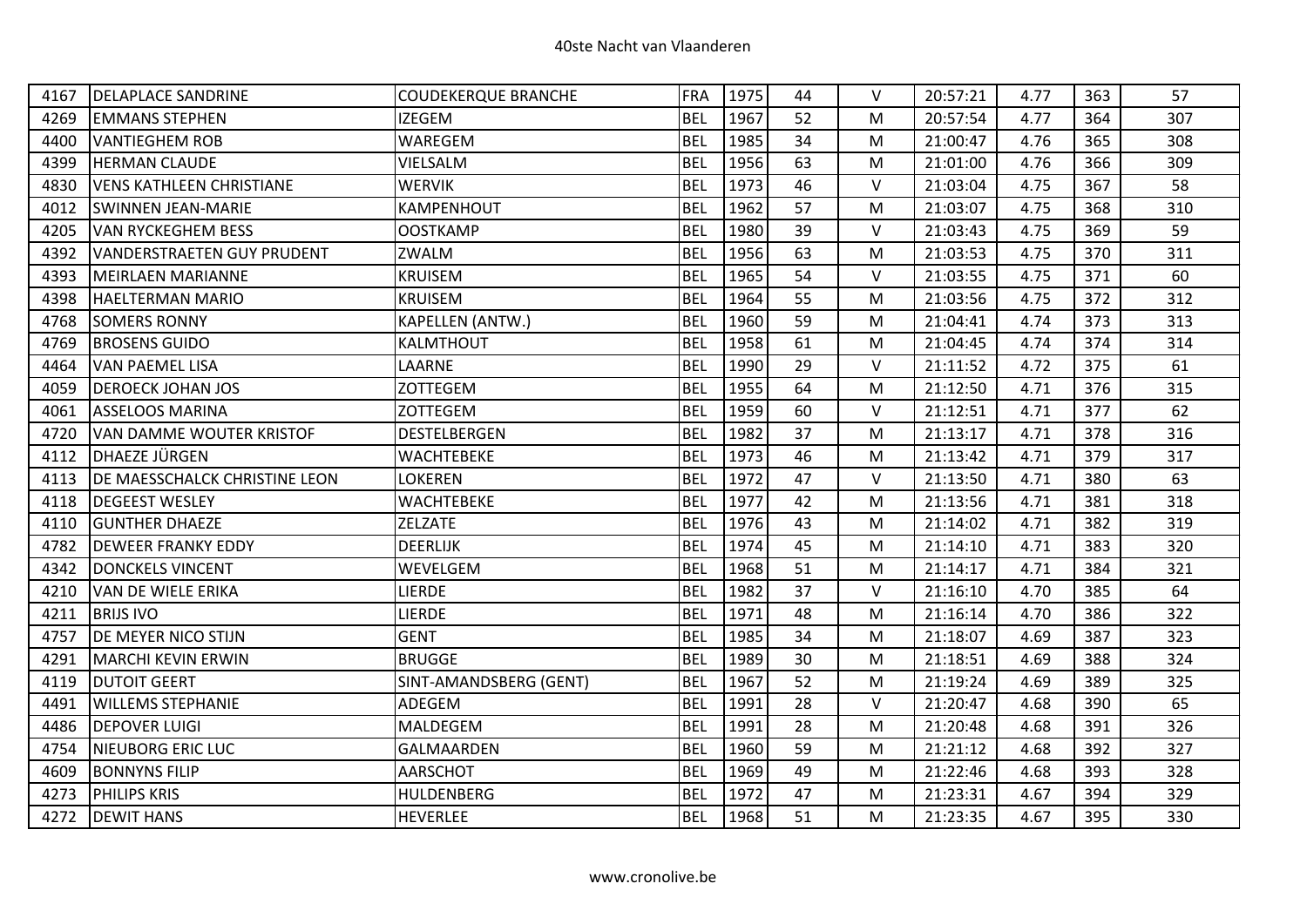| 4404 | <b>VANDAMME WIM</b>         | <b>BORNEM</b>                         | <b>BEL</b> | 1970 | 49 | М      | 21:27:51 | 4.66 | 396 | 331 |
|------|-----------------------------|---------------------------------------|------------|------|----|--------|----------|------|-----|-----|
| 4514 | <b>DEBEUCKELAERE KURT</b>   | <b>GISTEL</b>                         | <b>BEL</b> | 1968 | 51 | M      | 21:29:10 | 4.65 | 397 | 332 |
| 4736 | <b>HENS ANDRE JOZEF</b>     | <b>MOL</b>                            | <b>BEL</b> | 1955 | 64 | M      | 21:29:33 | 4.65 | 398 | 333 |
| 4391 | <b>DE CLERCQ ERIC</b>       | <b>BALEN</b>                          | <b>BEL</b> | 1956 | 63 | M      | 21:29:57 | 4.65 | 399 | 334 |
| 4338 | <b>NUYTTEN PEDRO</b>        | <b>GELUWE</b>                         | <b>BEL</b> | 1982 | 37 | M      | 21:30:17 | 4.65 | 400 | 335 |
| 4610 | <b>ELSEN GEERT</b>          | <b>PAAL</b>                           | <b>BEL</b> | 1979 | 40 | M      | 21:33:48 | 4.64 | 401 | 336 |
| 4611 | <b>CAUBERGHE STEPHAN</b>    | <b>KOERSEL</b>                        | <b>BEL</b> | 1957 | 62 | M      | 21:33:50 | 4.64 | 402 | 337 |
| 4580 | <b>GOEMAERE FREDERIK</b>    | <b>HULSTE</b>                         | <b>BEL</b> | 1984 | 35 | M      | 21:34:55 | 4.63 | 403 | 338 |
| 4071 | <b>IMEESTERS FRANCINE</b>   | WUUSTWEZEL                            | <b>BEL</b> | 1970 | 49 | $\vee$ | 21:35:55 | 4.63 | 404 | 66  |
| 4070 | <b>MEESTERS LEA MARIA</b>   | WUUSTWEZEL                            | <b>BEL</b> | 1963 | 56 | $\vee$ | 21:35:58 | 4.63 | 405 | 67  |
| 5016 | <b>MEEUSEN ALOIS</b>        | <b>BRECHT</b>                         | <b>BEL</b> | 1952 | 67 | M      | 21:37:11 | 4.63 | 406 | 339 |
| 4422 | UYTTERSPROT DANNY           | AFFLIGEM                              | <b>BEL</b> | 1962 | 57 | M      | 21:39:29 | 4.62 | 407 | 340 |
| 4423 | <b>MEEUWES CARINA</b>       | MIDDELKERKE                           | <b>BEL</b> | 1957 | 62 | $\vee$ | 21:39:40 | 4.62 | 408 | 68  |
| 4116 | <b>DEBEUCKELAERE RONNY</b>  | <b>TORHOUT</b>                        | <b>BEL</b> | 1956 | 63 | M      | 21:41:55 | 4.61 | 409 | 341 |
| 4424 | <b>OGEZ PHILIP</b>          | MACHELEN (O.-VL.)                     | <b>BEL</b> | 1974 | 45 | M      | 21:41:58 | 4.61 | 410 | 342 |
| 4408 | <b>DE CONINCK LUC</b>       | GREMBERGEN                            | <b>BEL</b> | 1962 | 57 | M      | 21:42:00 | 4.61 | 411 | 343 |
| 4172 | <b>DE VULDER OSWALD</b>     | <b>GENT</b>                           | <b>BEL</b> | 1959 | 60 | M      | 21:42:23 | 4.61 | 412 | 344 |
| 4173 | <b>GEERAERT ANN</b>         | <b>GENT</b>                           | <b>BEL</b> | 1975 | 44 | $\vee$ | 21:42:35 | 4.61 | 413 | 69  |
| 4351 | <b>VAN POECKE KATRIEN</b>   | <b>SINT-NIKLAAS</b>                   | <b>BEL</b> | 1987 | 32 | $\vee$ | 21:42:47 | 4.61 | 414 | 70  |
| 4281 | <b>CLAES ERIK</b>           | <b>POTELIERES</b>                     | <b>FRA</b> | 1953 | 66 | M      | 21:42:51 | 4.61 | 415 | 345 |
| 4006 | <b>REMELS ANDRÉ</b>         | <b>DIEPENBEEK</b>                     | <b>BEL</b> | 1952 | 67 | M      | 21:42:58 | 4.60 | 416 | 346 |
| 4785 | <b>DE VETTER EMIEL</b>      | <b>DESTELDONK</b>                     | <b>BEL</b> | 1952 | 67 | M      | 21:46:33 | 4.59 | 417 | 347 |
| 4575 | <b>DAAMEN YANNICK</b>       | <b>TESSENDERLO</b>                    | <b>BEL</b> | 1989 | 30 | M      | 21:46:37 | 4.59 | 418 | 348 |
| 4546 | <b>DEAK ENIKO</b>           | <b>NINOVE</b>                         | <b>BEL</b> | 1989 | 30 | $\vee$ | 21:46:41 | 4.59 | 419 | 71  |
| 4574 | <b>HOUTMEYERS BRECHT</b>    | <b>SCHAFFEN</b>                       | <b>BEL</b> | 1989 | 30 | M      | 21:46:48 | 4.59 | 420 | 349 |
| 4397 | DE VRIENDT DAVID            | <b>ZELE</b>                           | <b>BEL</b> | 1975 | 44 | M      | 21:47:05 | 4.59 | 421 | 350 |
| 4503 | <b>BUYSSENS OLIVIER</b>     | LAUWE                                 | <b>BEL</b> | 1984 | 35 | M      | 21:47:29 | 4.59 | 422 | 351 |
| 4044 | <b>PRATT CHRISTOPHER</b>    | <b>BRISTOL, SOUTH GLOUCESTERSHIRE</b> | <b>GBR</b> | 1958 | 61 | М      | 21:49:25 | 4.58 | 423 | 352 |
| 4062 | DE MAESSCHALCK FREDDY       | LAARNE                                | <b>BEL</b> | 1961 | 58 | M      | 21:49:30 | 4.58 | 424 | 353 |
| 4060 | <b>VAN WAUWE IVAN</b>       | <b>TEMSE</b>                          | <b>BEL</b> | 1958 | 60 | M      | 21:49:35 | 4.58 | 425 | 354 |
| 4374 | <b>SPAERKEER ROSA IRENA</b> | <b>KNOKKE-HEIST</b>                   | <b>BEL</b> | 1962 | 57 | $\vee$ | 21:50:24 | 4.58 | 426 | 72  |
| 4372 | PAUWAERT ANNE MARIA         | <b>KNOKKE-HEIST</b>                   | <b>BEL</b> | 1964 | 55 | V      | 21:50:54 | 4.58 | 427 | 73  |
| 4175 | <b>VERCAMMEN NOËLLA</b>     | <b>LEEST</b>                          | <b>BEL</b> | 1967 | 52 | V      | 21:51:41 | 4.57 | 428 | 74  |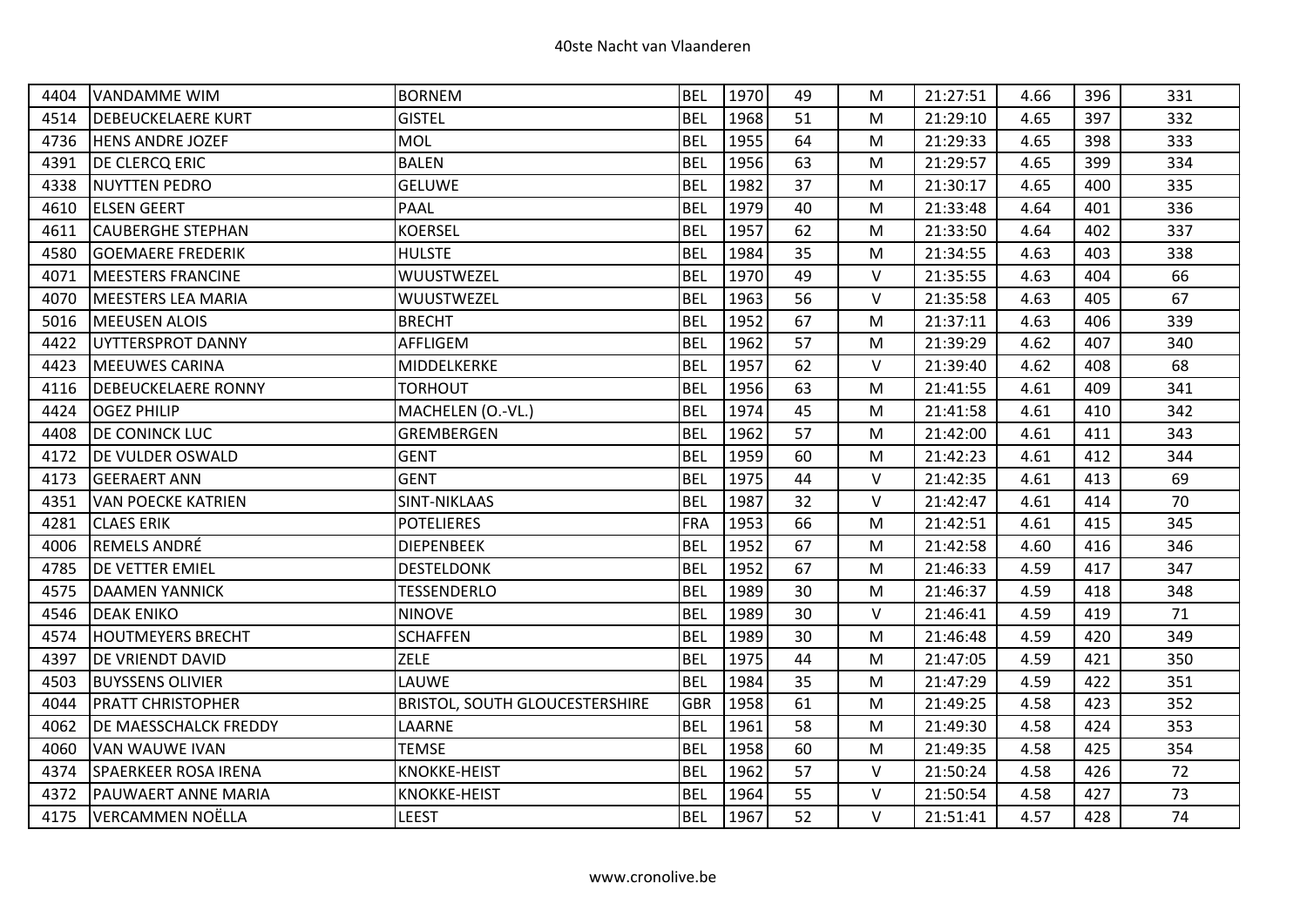| 4734 | <b>DE BACKER TOMMY WILLY</b>    | <b>KAPRIJKE</b>    | <b>BEL</b> | 1970 | 49 | М      | 21:51:51 | 4.57 | 429 | 355 |
|------|---------------------------------|--------------------|------------|------|----|--------|----------|------|-----|-----|
| 4539 | <b>MELIS KELLY</b>              | <b>BREDENE</b>     | <b>BEL</b> | 1968 | 51 | $\vee$ | 21:52:50 | 4.57 | 430 | 75  |
| 4477 | <b>VANDEN ABEELE PATRICK</b>    | SINT-PIETERS-LEEUW | <b>BEL</b> | 1957 | 62 | M      | 21:53:04 | 4.57 | 431 | 356 |
| 4472 | <b>TIMMERMANS MICHEL EMILE</b>  | <b>HALLE</b>       | <b>BEL</b> | 1946 | 73 | м      | 21:53:10 | 4.57 | 432 | 357 |
| 4715 | VANDENBROUCKE RENAAT JOZEF      | <b>BRUGGE</b>      | <b>BEL</b> | 1977 | 42 | M      | 21:54:08 | 4.57 | 433 | 358 |
| 4369 | <b>LESCOUHIER NANCY</b>         | <b>GELUWE</b>      | <b>BEL</b> | 1981 | 38 | $\vee$ | 21:54:46 | 4.56 | 434 | 76  |
| 4370 | <b>DEBUNNE SAMMY</b>            | <b>GELUWE</b>      | <b>BEL</b> | 1981 | 38 | м      | 21:54:49 | 4.56 | 435 | 359 |
| 4376 | DORME MELISSA                   | <b>GELUWE</b>      | <b>BEL</b> | 1981 | 38 | $\vee$ | 21:54:56 | 4.56 | 436 | 77  |
| 4375 | <b>THEUWEN JANUS ARNOLD</b>     | <b>WERVIK</b>      | <b>BEL</b> | 1978 | 41 | м      | 21:55:01 | 4.56 | 437 | 360 |
| 4442 | KNOCKAERT CARLOS HÉLÈNE         | <b>BRUGGE</b>      | <b>BEL</b> | 1949 | 70 | M      | 21:56:31 | 4.56 | 438 | 361 |
| 4515 | <b>BERKERS JAN OMER</b>         | DE HAAN            | <b>BEL</b> | 1951 | 68 | M      | 21:56:34 | 4.56 | 439 | 362 |
| 4513 | MOMMERENCY MICHEL ROGER         | <b>OOSTENDE</b>    | <b>BEL</b> | 1954 | 65 | M      | 21:56:37 | 4.56 | 440 | 363 |
| 4156 | <b>MASSAER GUNTER</b>           | IDEGEM             | <b>BEL</b> | 1973 | 46 | М      | 21:59:21 | 4.55 | 441 | 364 |
| 4478 | <b>DECOCK GEERT</b>             | WAREGEM            | <b>BEL</b> | 1961 | 58 | M      | 21:59:50 | 4.55 | 442 | 365 |
| 4534 | <b>EEKELOO PAUL</b>             | AARTRIJKE          | <b>BEL</b> | 1971 | 48 | M      | 22:00:40 | 4.54 | 443 | 366 |
| 4263 | <b>PEETERS ILSE</b>             | <b>ITEGEM</b>      | <b>BEL</b> | 1977 | 42 | $\vee$ | 22:03:24 | 4.53 | 444 | 78  |
| 4412 | VAN DE WYNGAERT SANDRA          | <b>HERENTHOUT</b>  | <b>BEL</b> | 1985 | 34 | V      | 22:03:29 | 4.53 | 445 | 79  |
| 4787 | <b>DE PAUW LOBKE IVONNE</b>     | <b>GENT</b>        | <b>BEL</b> | 1983 | 36 | $\vee$ | 22:03:31 | 4.53 | 446 | 80  |
| 4788 | <b>DE PAUW KARI ERIC</b>        | <b>HERENTHOUT</b>  | <b>BEL</b> | 1985 | 34 | M      | 22:03:36 | 4.53 | 447 | 367 |
| 4254 | VAN HOLSBEKE MARC AURÈLE        | <b>GENT</b>        | <b>BEL</b> | 1962 | 57 | М      | 22:03:48 | 4.53 | 448 | 368 |
| 4332 | <b>LEROY DANIEL</b>             | <b>WERVIK</b>      | <b>BEL</b> | 1952 | 67 | M      | 22:09:46 | 4.51 | 449 | 369 |
| 4300 | <b>AREZES DA CUNHA IZAURA</b>   | <b>ANTWERPEN</b>   | <b>BEL</b> | 1988 | 30 | V      | 22:12:33 | 4.50 | 450 | 81  |
| 4350 | <b>TOEBAT BART</b>              | INGELMUNSTER       | <b>BEL</b> | 1967 | 52 | М      | 22:12:42 | 4.50 | 451 | 370 |
| 4192 | <b>TEMMERMAN WIM</b>            | <b>WETTEREN</b>    | <b>BEL</b> | 1966 | 53 | м      | 22:12:50 | 4.50 | 452 | 371 |
| 4190 | <b>TEMMERMAN GUY</b>            | <b>WETTEREN</b>    | <b>BEL</b> | 1963 | 56 | M      | 22:12:57 | 4.50 | 453 | 372 |
| 4266 | <b>LAMBRECHTS BEN</b>           | <b>PELT</b>        | <b>BEL</b> | 1985 | 34 | М      | 22:13:45 | 4.50 | 454 | 373 |
| 4255 | <b>WILLEMS JOHAN</b>            | <b>KEERBERGEN</b>  | <b>BEL</b> | 1963 | 56 | М      | 22:16:23 | 4.49 | 455 | 374 |
| 4806 | <b>DECROUBELE DRIES MARC</b>    | WEVELGEM           | <b>BEL</b> | 1979 | 40 | М      | 22:18:10 | 4.48 | 456 | 375 |
| 4807 | <b>HUGELIER HEIKI CHRISTIAN</b> | WEVELGEM           | <b>BEL</b> | 1980 | 39 | M      | 22:18:54 | 4.48 | 457 | 376 |
| 4410 | <b>DE SMYTER DAVY</b>           | <b>KRUISEM</b>     | <b>BEL</b> | 1984 | 35 | м      | 22:18:59 | 4.48 | 458 | 377 |
| 4189 | <b>VERBRUGGEN JAN</b>           | <b>MALLE</b>       | <b>BEL</b> | 1957 | 62 | M      | 22:20:44 | 4.48 | 459 | 378 |
| 4187 | <b>BAUDRY DOMINIQUE</b>         | LUZERN             | <b>CHE</b> | 1964 | 55 | V      | 22:20:54 | 4.47 | 460 | 82  |
| 4488 | <b>VANHAVERBEKE GINO</b>        | <b>OOSTENDE</b>    | <b>BEL</b> | 1963 | 56 | M      | 22:21:16 | 4.47 | 461 | 379 |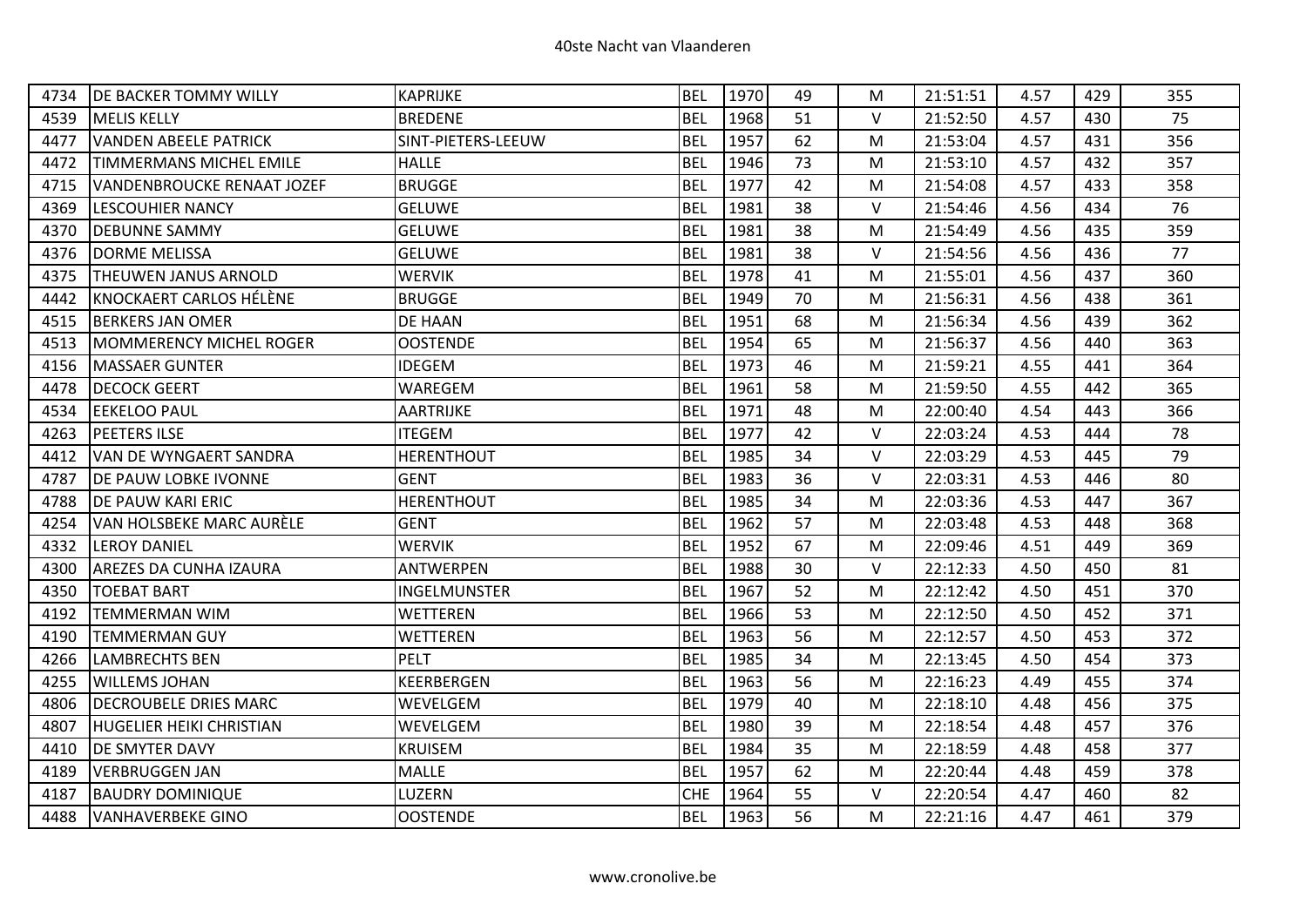| 4492 | <b>DE BAEREMAEKER MARC</b>      | <b>GALMAARDEN</b>          | <b>BEL</b> | 1963 | 56 | М      | 22:21:53 | 4.47 | 462 | 380 |
|------|---------------------------------|----------------------------|------------|------|----|--------|----------|------|-----|-----|
| 4771 | <b>DE COSTER MARC</b>           | <b>OOSTENDE</b>            | <b>BEL</b> | 1956 | 63 | M      | 22:22:20 | 4.47 | 463 | 381 |
| 4390 | <b>VERHELST GUY</b>             | <b>GENT</b>                | <b>BEL</b> | 1948 | 71 | M      | 22:22:26 | 4.47 | 464 | 382 |
| 4337 | <b>VANDENKERKHOVE CHRISTINE</b> | <b>OOSTENDE</b>            | <b>BEL</b> | 1952 | 67 | V      | 22:22:35 | 4.47 | 465 | 83  |
| 4345 | VANWYNSBERGHE SERGE PIERRE      | MIDDELKERKE                | <b>BEL</b> | 1952 | 67 | M      | 22:22:55 | 4.47 | 466 | 383 |
| 4163 | <b>VANDENBERK MARIE-JEANNE</b>  | LOMMEL                     | <b>BEL</b> | 1953 | 66 | $\vee$ | 22:23:37 | 4.47 | 467 | 84  |
| 4485 | <b>PORTIER GRIET MARCELLA</b>   | <b>DIKSMUIDE</b>           | <b>BEL</b> | 1977 | 42 | $\vee$ | 22:24:02 | 4.46 | 468 | 85  |
| 4679 | <b>SCHELFAUT MARTIN AUGUSTE</b> | ZELZATE                    | <b>BEL</b> | 1950 | 69 | М      | 22:24:12 | 4.46 | 469 | 384 |
| 4361 | <b>VAN HEURCK PATRICK</b>       | <b>HOBOKEN (ANTWERPEN)</b> | <b>BEL</b> | 1960 | 59 | M      | 22:24:16 | 4.46 | 470 | 385 |
| 4538 | <b>VAN ROEY GRETA</b>           | <b>KORTENBERG</b>          | <b>BEL</b> | 1961 | 58 | V      | 22:24:21 | 4.46 | 471 | 86  |
| 4537 | <b>VANLAETHEM CHRISTELLE</b>    | <b>GULLEGEM</b>            | <b>BEL</b> | 1962 | 57 | $\vee$ | 22:24:25 | 4.46 | 472 | 87  |
| 4482 | <b>DEVOS GEERTRUI</b>           | <b>DIKSMUIDE</b>           | <b>BEL</b> | 1976 | 43 | $\vee$ | 22:24:32 | 4.46 | 473 | 88  |
| 4346 | <b>VANDAMME GEERT</b>           | <b>BISSEGEM</b>            | <b>BEL</b> | 1969 | 50 | М      | 22:24:43 | 4.46 | 474 | 386 |
| 4109 | <b>GERNAEY JELLE</b>            | <b>TORHOUT</b>             | <b>BEL</b> | 1985 | 34 | M      | 22:24:48 | 4.46 | 475 | 387 |
| 4347 | <b>VANDAMME JONAS</b>           | <b>BISSEGEM</b>            | <b>BEL</b> | 1996 | 23 | M      | 22:25:00 | 4.46 | 476 | 388 |
| 4791 | <b>DEFRAYE ARNE BERNARD</b>     | WEVELGEM                   | <b>BEL</b> | 1990 | 29 | M      | 22:27:15 | 4.45 | 477 | 389 |
| 4794 | VANBIERVLIET DOMINIQUE GEORGES  | WEVELGEM                   | <b>BEL</b> | 1973 | 46 | M      | 22:27:26 | 4.45 | 478 | 390 |
| 4793 | <b>DEBAVEYE LAURENT MARCEL</b>  | WEVELGEM                   | <b>BEL</b> | 1989 | 30 | M      | 22:27:33 | 4.45 | 479 | 391 |
| 4577 | <b>LAGAERT RONNY</b>            | <b>MERELBEKE</b>           | <b>BEL</b> | 1958 | 61 | M      | 22:28:49 | 4.45 | 480 | 392 |
| 4073 | LEFEBVRE MARIE-CLAIRE           | WEVELGEM                   | <b>BEL</b> | 1959 | 60 | $\vee$ | 22:28:57 | 4.45 | 481 | 89  |
| 4074 | <b>HERNOU MARC</b>              | WEVELGEM                   | <b>BEL</b> | 1957 | 62 | M      | 22:29:02 | 4.45 | 482 | 393 |
| 4549 | <b>DEBROUWERE ELVINE</b>        | <b>BISSEGEM</b>            | <b>BEL</b> | 1983 | 36 | $\vee$ | 22:30:54 | 4.44 | 483 | 90  |
| 4550 | <b>REMAUT NELE</b>              | <b>HEULE</b>               | <b>BEL</b> | 1989 | 30 | $\vee$ | 22:31:08 | 4.44 | 484 | 91  |
| 4001 | <b>ARDEEL GUIDO</b>             | SINT-AMANDSBERG (GENT)     | <b>BEL</b> | 1956 | 63 | M      | 22:31:46 | 4.44 | 485 | 394 |
| 4026 | <b>RAES RONNY</b>               | <b>HULSHOUT</b>            | <b>BEL</b> | 1970 | 49 | M      | 22:34:25 | 4.43 | 486 | 395 |
| 4111 | <b>TILLAERT GWENDY</b>          | <b>BEERNEM</b>             | <b>BEL</b> | 1989 | 30 | $\vee$ | 22:37:12 | 4.42 | 487 | 92  |
| 4855 | <b>VONCKX ANJA MARIA</b>        | <b>HULSHOUT</b>            | <b>BEL</b> | 1969 | 50 | V      | 22:37:26 | 4.42 | 488 | 93  |
| 4547 | <b>VAN BUYLAERE GRETA</b>       | <b>GERBRUNN</b>            | <b>DEU</b> | 1973 | 46 | V      | 22:42:37 | 4.40 | 489 | 94  |
| 4480 | DE GEYTER EVI                   | MEULEBEKE                  | <b>BEL</b> | 1985 | 34 | $\vee$ | 22:43:50 | 4.40 | 490 | 95  |
| 4481 | <b>DEBIE JEANETTE</b>           | <b>MEULEBEKE</b>           | <b>BEL</b> | 1948 | 71 | V      | 22:43:59 | 4.40 | 491 | 96  |
| 4742 | <b>DELMAZURE PETER LUC</b>      | <b>MENEN</b>               | <b>BEL</b> | 1992 | 27 | М      | 22:45:31 | 4.39 | 492 | 396 |
| 4378 | <b>BELOVAY MAURITS FRANS</b>    | <b>HAALTERT</b>            | <b>BEL</b> | 1943 | 76 | M      | 22:48:36 | 4.38 | 493 | 397 |
| 4381 | <b>BELOVAY MARIA JOSEPHINA</b>  | <b>HAALTERT</b>            | <b>BEL</b> | 1948 | 71 | $\vee$ | 22:48:45 | 4.38 | 494 | 97  |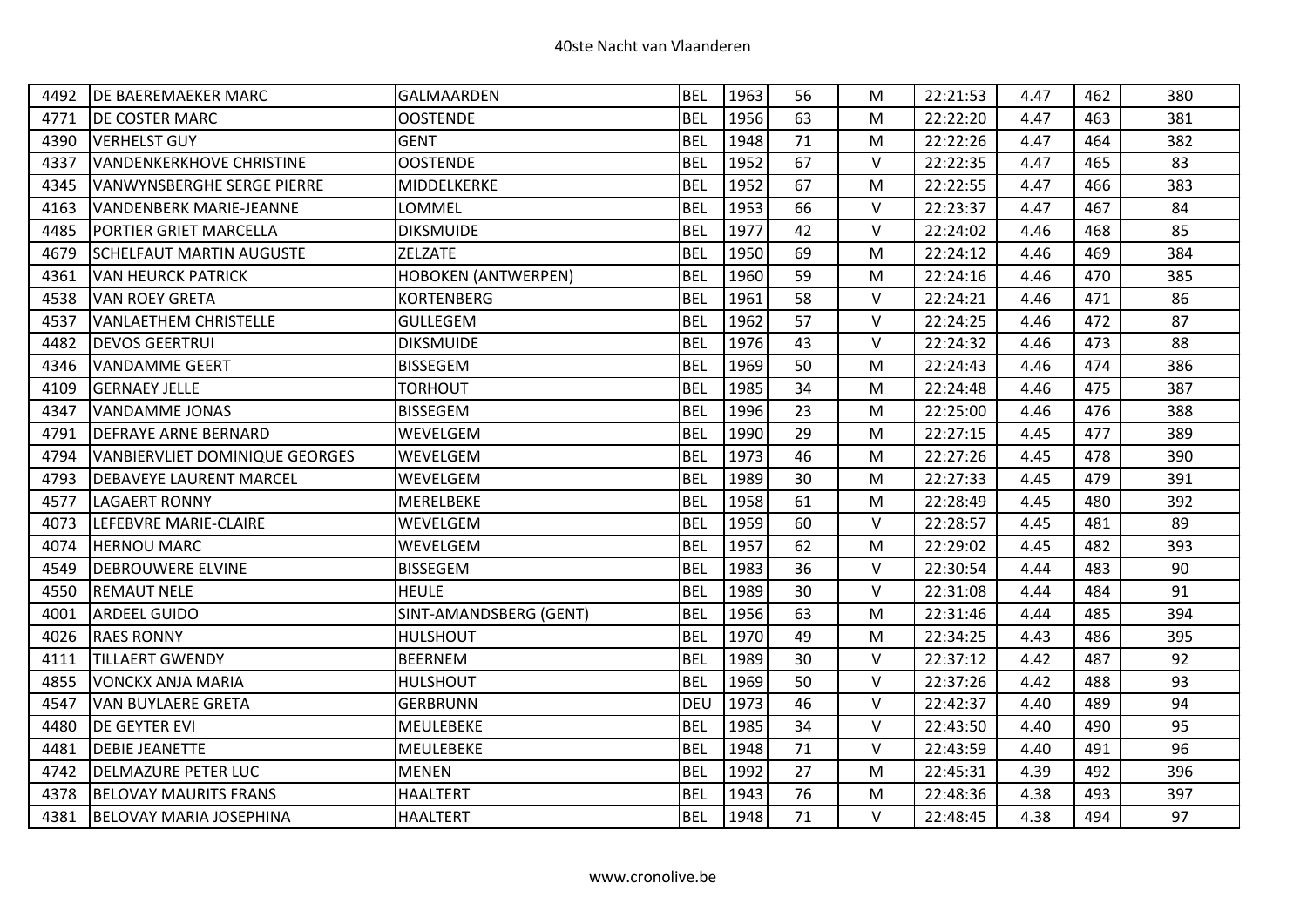| 4014 | <b>BORLOO FRANK</b>                | ROOSDAAL                   | <b>BEL</b> | 1963 | 56 | М      | 22:51:07 | 4.38 | 495 | 398 |
|------|------------------------------------|----------------------------|------------|------|----|--------|----------|------|-----|-----|
| 4015 | <b>VAN BELLINGHEN THEO</b>         | <b>PEPINGEN</b>            | <b>BEL</b> | 1958 | 61 | M      | 22:51:27 | 4.37 | 496 | 399 |
| 4082 | <b>DIJKHOF JOLIEN</b>              | <b>KAMPEN (OVERIJSSEL)</b> | <b>NLD</b> | 1964 | 55 | $\vee$ | 22:52:25 | 4.37 | 497 | 98  |
| 4085 | <b>SELLIS HARRY</b>                | <b>KAMPEN (OVERIJSSEL)</b> | <b>NLD</b> | 1964 | 55 | M      | 22:52:34 | 4.37 | 498 | 400 |
| 4848 | <b>DE MEESTER GERT</b>             | <b>BERLARE</b>             | <b>BEL</b> | 1971 | 48 | M      | 22:52:44 | 4.37 | 499 | 401 |
| 4847 | <b>HOFMANS WIM</b>                 | <b>LEBBEKE</b>             | <b>BEL</b> | 1971 | 48 | M      | 22:52:50 | 4.37 | 500 | 402 |
| 4315 | SICCARD JOZEF                      | <b>DENDERMONDE</b>         | <b>BEL</b> | 1956 | 63 | M      | 22:52:52 | 4.37 | 501 | 403 |
| 4068 | <b>DE RON ARLETTE</b>              | PEUTIE                     | <b>BEL</b> | 1950 | 69 | V      | 22:55:11 | 4.36 | 502 | 99  |
| 4564 | <b>CHIMKOVITCH KATIA SONJA</b>     | OUDENAARDE                 | <b>BEL</b> | 1979 | 40 | V      | 22:57:33 | 4.36 | 503 | 100 |
| 4445 | <b>WIJNS ANNE</b>                  | <b>KONTICH</b>             | <b>BEL</b> | 1964 | 55 | V      | 22:58:05 | 4.35 | 504 | 101 |
| 4444 | <b>BRAECKMANS KOEN</b>             | <b>WAARLOOS</b>            | <b>BEL</b> | 1962 | 57 | M      | 22:58:07 | 4.35 | 505 | 404 |
| 4466 | <b>VANNESTE NICOLAS JEAN-MARIE</b> | <b>POPERINGE</b>           | <b>BEL</b> | 1983 | 36 | M      | 22:58:49 | 4.35 | 506 | 405 |
| 4731 | <b>TILLEY DIRK LOUIS</b>           | <b>BUGGENHOUT</b>          | <b>BEL</b> | 1961 | 58 | M      | 22:59:10 | 4.35 | 507 | 406 |
| 4162 | <b>CRICKX VEERLE</b>               | MELDERT (O.-VL.)           | <b>BEL</b> | 1974 | 45 | V      | 22:59:18 | 4.35 | 508 | 102 |
| 4617 | <b>VAN MALDEREN MARIANNE</b>       | <b>MECHELEN</b>            | <b>BEL</b> | 1954 | 65 | V      | 23:05:20 | 4.33 | 509 | 103 |
| 4822 | <b>HUYSENTRUYT STIJN HUGO</b>      | <b>ETALLE</b>              | <b>BEL</b> | 1974 | 45 | M      | 23:05:52 | 4.33 | 510 | 407 |
| 4618 | <b>KOVACZ LASZLO</b>               | <b>MECHELEN</b>            | <b>BEL</b> | 1957 | 62 | M      | 23:06:22 | 4.33 | 511 | 408 |
| 4821 | <b>DUPON SVEN AMOS</b>             | <b>ROESELARE</b>           | <b>BEL</b> | 1974 | 45 | M      | 23:06:31 | 4.33 | 512 | 409 |
| 4528 | <b>DE ROY PAUL</b>                 | <b>GENTBRUGGE</b>          | <b>BEL</b> | 1944 | 75 | M      | 23:07:13 | 4.33 | 513 | 410 |
| 4135 | <b>DE PROFT DANNY</b>              | <b>BRASSCHAAT</b>          | <b>BEL</b> | 1960 | 59 | M      | 23:09:11 | 4.32 | 514 | 411 |
| 4560 | <b>MEERT LAURA</b>                 | <b>GENT</b>                | <b>BEL</b> | 1991 | 28 | $\vee$ | 23:12:49 | 4.31 | 515 | 104 |
| 4559 | <b>VAN RENTERGHEM DRIES</b>        | LISSEWEGE                  | <b>BEL</b> | 1990 | 29 | M      | 23:12:59 | 4.31 | 516 | 412 |
| 4283 | <b>ROELENS JOOST MARCEL</b>        | <b>TIELT</b>               | <b>BEL</b> | 1961 | 58 | M      | 23:16:34 | 4.30 | 517 | 413 |
| 4382 | DEFRANCQ DOMINIEK DIDIER           | ZONNEBEKE                  | <b>BEL</b> | 1977 | 42 | M      | 23:16:46 | 4.30 | 518 | 414 |
| 4781 | <b>VERBRUGGHE HARRY ROGER</b>      | ZONNEBEKE                  | <b>BEL</b> | 1971 | 48 | M      | 23:16:55 | 4.30 | 519 | 415 |
| 4816 | <b>WALLAERT MIA ALIDA</b>          | <b>IZEGEM</b>              | <b>BEL</b> | 1960 | 59 | $\vee$ | 23:19:52 | 4.29 | 520 | 105 |
| 4714 | <b>DE BORGGRAVE PATRICK</b>        | <b>MARIAKERKE (GENT)</b>   | <b>BEL</b> | 1963 | 56 | M      | 23:20:15 | 4.28 | 521 | 416 |
| 4228 | <b>DE KEYSER LUC</b>               | LONDERZEEL                 | <b>BEL</b> | 1963 | 56 | М      | 23:31:08 | 4.25 | 522 | 417 |
| 4230 | <b>DE KEYSER MARC</b>              | LONDERZEEL                 | <b>BEL</b> | 1961 | 58 | M      | 23:31:12 | 4.25 | 523 | 418 |
| 4597 | <b>ROCHTUS DOMINIEK</b>            | <b>WILLEBROEK</b>          | <b>BEL</b> | 1965 | 54 | M      | 23:32:36 | 4.25 | 524 | 419 |
| 4596 | <b>EKAWATI HERMA SUSAN</b>         | <b>TISSELT</b>             | <b>BEL</b> | 1974 | 45 | V      | 23:32:51 | 4.25 | 525 | 106 |
| 4796 | VAN DEN BOSCH PATRICK              | TIELT-WINGE                | <b>BEL</b> | 1962 | 57 | М      | 23:33:05 | 4.25 | 526 | 420 |
| 4592 | <b>VAN CLEEMPUT TOM</b>            | SINT-NIKLAAS               | <b>BEL</b> | 1990 | 29 | M      | 23:33:11 | 4.25 | 527 | 421 |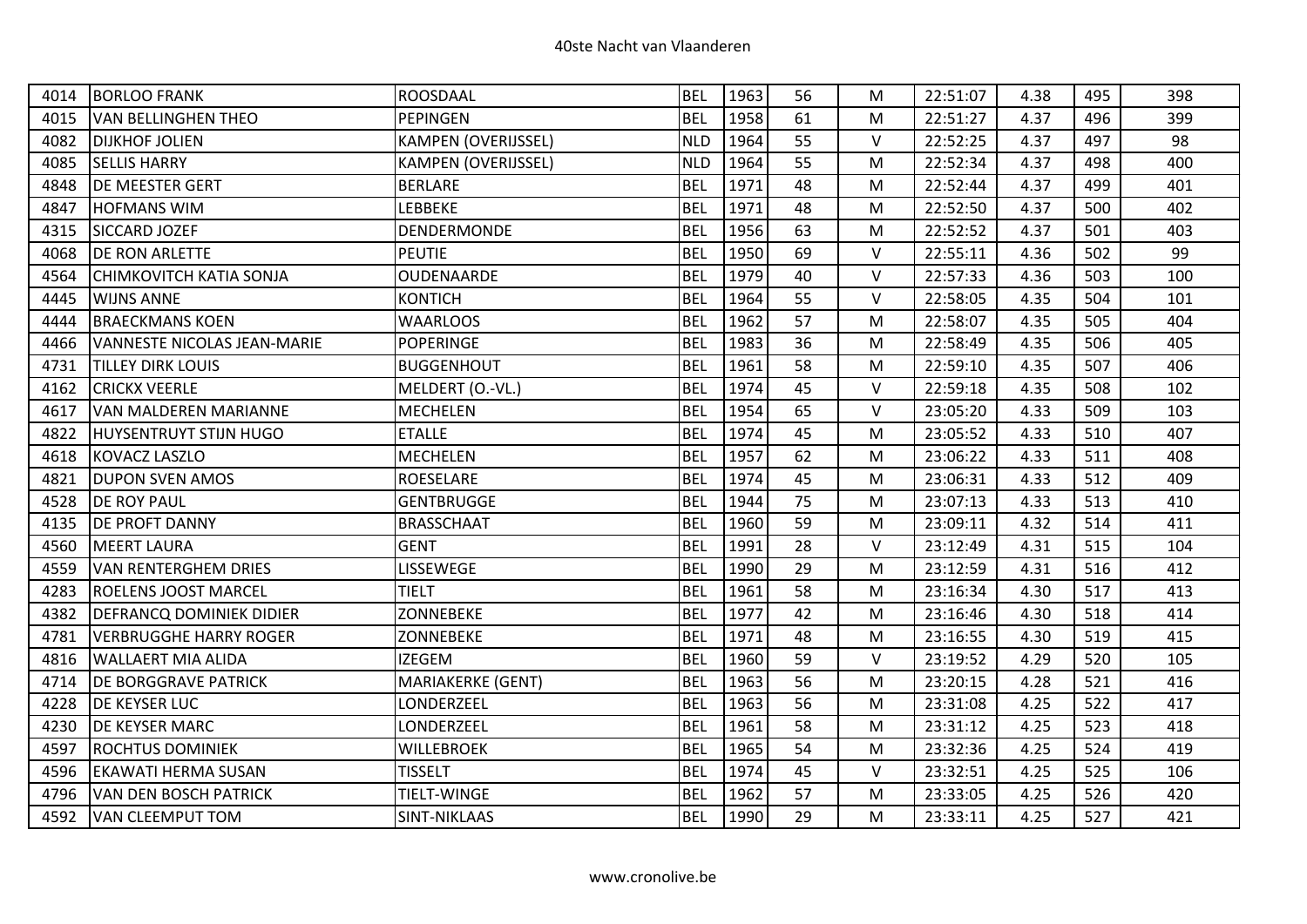| 4593 | <b>VAN CLEEMPUT PATRICK ROGER</b> | SINT-NIKLAAS        | <b>BEL</b> | 1960 | 59 | М | 23:33:13 | 4.25 | 528 | 422 |
|------|-----------------------------------|---------------------|------------|------|----|---|----------|------|-----|-----|
| 4498 | <b>VAN LAER CHRISTEL</b>          | SINT-MICHIELS       | <b>BEL</b> | 1976 | 43 | V | 23:34:10 | 4.24 | 529 | 107 |
| 4419 | <b>STEELANT ALAIN ALBERIC</b>     | MARKE (KORTRIJK)    | <b>BEL</b> | 1971 | 48 | М | 23:35:38 | 4.24 | 530 | 423 |
| 4416 | <b>STEELANT KIRSTEN</b>           | <b>ROESELARE</b>    | <b>BEL</b> | 1992 | 27 | V | 23:35:43 | 4.24 | 531 | 108 |
| 4219 | <b>DE PRINS ELENA</b>             | <b>ZELZATE</b>      | <b>BEL</b> | 1994 | 25 | V | 23:35:48 | 4.24 | 532 | 109 |
| 4282 | <b>VALENBERGHS MAI</b>            | WALSHOUTEM          | <b>BEL</b> | 1956 | 63 | V | 23:35:55 | 4.24 | 533 | 110 |
| 4417 | <b>DELOOSE ANDY</b>               | AALBEKE             | <b>BEL</b> | 1974 | 45 | м | 23:36:00 | 4.24 | 534 | 424 |
| 4418 | <b>STEELANT AARON</b>             | <b>BELLEGEM</b>     | <b>BEL</b> | 2000 | 19 | М | 23:36:05 | 4.24 | 535 | 425 |
| 4749 | <b>CAUWENBERGHS EGIED</b>         | <b>MECHELEN</b>     | <b>BEL</b> | 1966 | 53 | M | 23:36:52 | 4.23 | 536 | 426 |
| 4750 | <b>CAUWENBERGHS JEROEN WILLEM</b> | <b>MECHELEN</b>     | <b>BEL</b> | 1998 | 21 | M | 23:36:56 | 4.23 | 537 | 427 |
| 4752 | VAN DEN EEDE BART                 | <b>HEFFEN</b>       | <b>BEL</b> | 1971 | 48 | М | 23:37:00 | 4.23 | 538 | 428 |
| 4753 | <b>BERNAERTS STEVEN</b>           | LEEST               | <b>BEL</b> | 1972 | 47 | M | 23:37:06 | 4.23 | 539 | 429 |
| 4377 | <b>DHONT LINDA</b>                | <b>ASSEBROEK</b>    | <b>BEL</b> | 1969 | 50 | V | 23:39:16 | 4.23 | 540 | 111 |
| 4763 | <b>LENAERT IVAN HENRI</b>         | SINT-LIEVENS-HOUTEM | <b>BEL</b> | 1959 | 60 | M | 23:39:28 | 4.23 | 541 | 430 |
| 4584 | <b>OEYEN SIMON</b>                | <b>MEERHOUT</b>     | <b>BEL</b> | 1988 | 31 | M | 23:41:58 | 4.22 | 542 | 431 |
| 4379 | <b>DAVELOOSE PIETER</b>           | <b>ASSEBROEK</b>    | <b>BEL</b> | 1959 | 60 | M | 23:42:04 | 4.22 | 543 | 432 |
| 4056 | <b>VANTHOURNOUT YOURI</b>         | <b>KORTRIJK</b>     | <b>BEL</b> | 1994 | 25 | M | 23:42:29 | 4.22 | 544 | 433 |
| 4388 | <b>VERLOOCK DAVID</b>             | MALDEGEM            | <b>BEL</b> | 1980 | 39 | M | 23:45:39 | 4.21 | 545 | 434 |
| 4320 | <b>BEUREN KRISTOF</b>             | <b>OOSTENDE</b>     | <b>BEL</b> | 1976 | 43 | М | 23:47:13 | 4.20 | 546 | 435 |
| 4318 | <b>DE WEVER OLIVIER</b>           | DESTELBERGEN        | <b>BEL</b> | 1976 | 43 | M | 23:47:33 | 4.20 | 547 | 436 |
| 4335 | <b>COENE PETER HENDRIK</b>        | <b>PROVEN</b>       | <b>BEL</b> | 1970 | 49 | M | 23:52:30 | 4.19 | 548 | 437 |
| 4354 | <b>GERBER JOHAN GUSTAAF</b>       | <b>POPERINGE</b>    | <b>BEL</b> | 1951 | 68 | M | 23:53:00 | 4.19 | 549 | 438 |
| 4770 | <b>DELEYE MARNIX</b>              | <b>POPERINGE</b>    | <b>BEL</b> | 1956 | 63 | M | 23:53:31 | 4.19 | 550 | 439 |
| 4097 | <b>DAELEMANS PETRA</b>            | WEERDE              | <b>BEL</b> | 1971 | 48 | V | 23:54:33 | 4.18 | 551 | 112 |
| 4098 | POLSPOEL HANS                     | <b>WEERDE</b>       | <b>BEL</b> | 1971 | 48 | M | 23:54:48 | 4.18 | 552 | 440 |
| 4604 | VAN DEN BORRE CINDY MARCELLINE    | AFFLIGEM            | <b>BEL</b> | 1977 | 42 | V | 23:55:25 | 4.18 | 553 | 113 |
| 4603 | <b>MAHIEU KRIS ROGER</b>          | AFFLIGEM            | <b>BEL</b> | 1971 | 48 | M | 23:55:28 | 4.18 | 554 | 441 |
| 4453 | <b>SOHIE PEGGY</b>                | <b>KORTRIJK</b>     | <b>BEL</b> | 1970 | 49 | V | 23:55:38 | 4.18 | 555 | 114 |
| 4843 | QUARTIER MARIJKE MARIA            | HARELBEKE           | <b>BEL</b> | 1969 | 50 | V | 23:56:54 | 4.18 | 556 | 115 |
| 4844 | <b>QUARTIER MARIANNE LUCIE</b>    | HARELBEKE           | <b>BEL</b> | 1971 | 48 | V | 23:56:58 | 4.18 | 557 | 116 |
| 4857 | <b>EXPEELS NIELS</b>              | <b>TIENEN</b>       | <b>BEL</b> | 1995 | 24 | м | 23:57:03 | 4.18 | 558 | 442 |
| 4856 | <b>EXPEELS MARC</b>               | <b>TIENEN</b>       | <b>BEL</b> | 1965 | 54 | M | 23:57:07 | 4.18 | 559 | 443 |
| 4049 | <b>DEN HERT MAAIKE</b>            | <b>STADEN</b>       | <b>BEL</b> | 1988 | 31 | V | 23:58:22 | 4.17 | 560 | 117 |